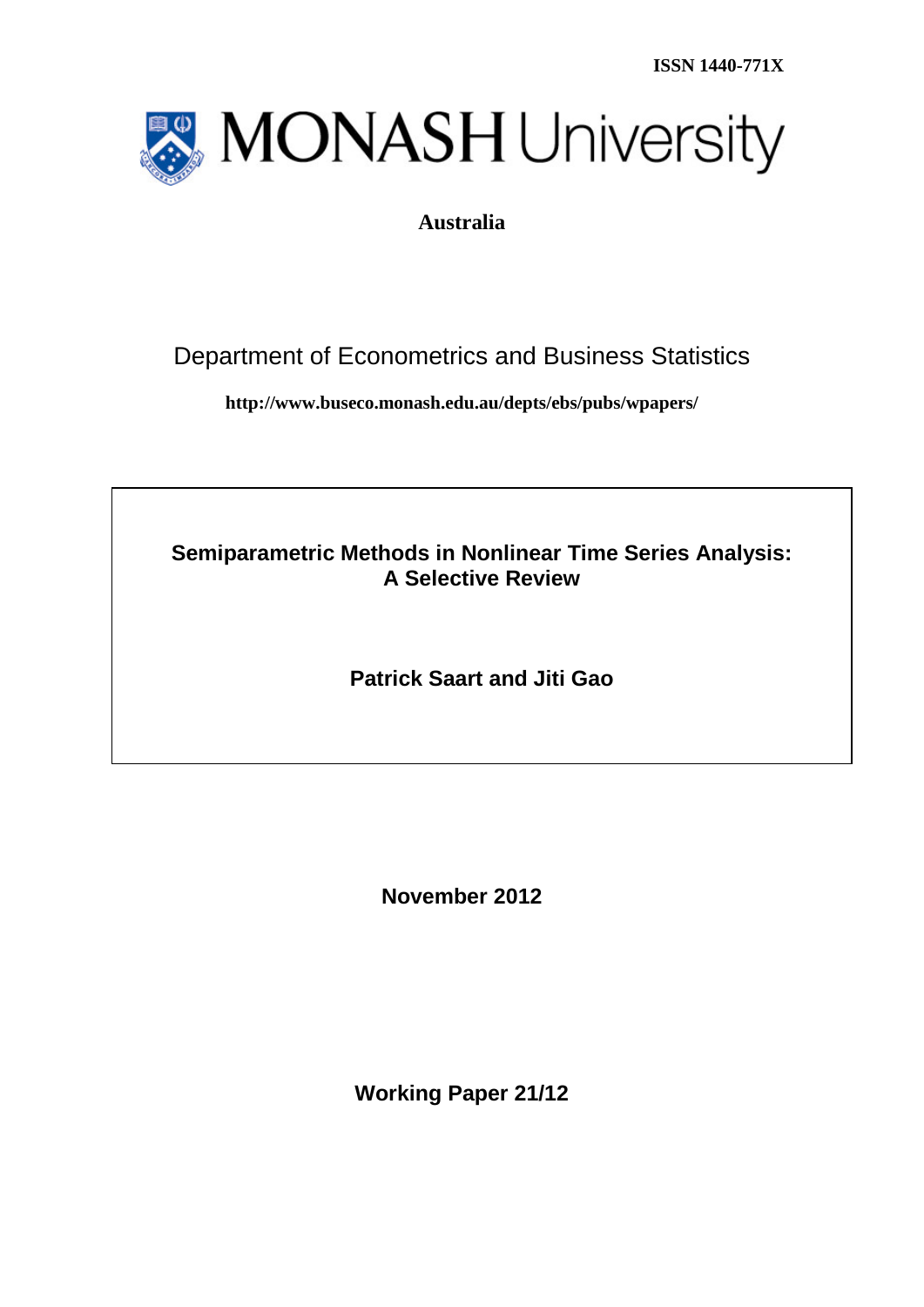## Semiparametric Methods in Nonlinear Time Series Analysis: A Selective Review

PATRICK SAART<sup>†1</sup> AND JITI GAO<sup>‡</sup> University of Canterbury<sup>†</sup> and Monash University<sup>‡</sup>

#### Abstract

Time series analysis is a tremendous research area in statistics and econometrics. As remarked in a review by Howell Tong in 2001, for about 100 years up to 2001 Biometrika (alone) published over 400 papers on the subject. [Tong (2001)] Furthermore, in the review, Howell Tong is able break down up to fifteen key areas of research interest in time series analysis. Nonetheless, unlike that of Howell Tong, the aim of the review in this paper is not to cover a wide range of topics on the subject, but is to concentrate on a small, but extremely essential, point he made on the *semiparametric methods in nonlinear time series analysis* and to explore into various aspects of this research area in much more detail. It is also an objective of this review to provide some discussion on a future research where appropriate.

#### JEL Classification: C12, C14, C22

Keywords: Autoregressive time series; nonparametric model; nonstationary process; partially linear structure, semiparametric method

<sup>1</sup>Patrick Saart, Department of Mathematics and Statistics, University of Canterbury, New Zealand, Email: patrick.wsaart@canterbury.ac.nz, Website: https://sites.google.com/site/patrickwsaart/home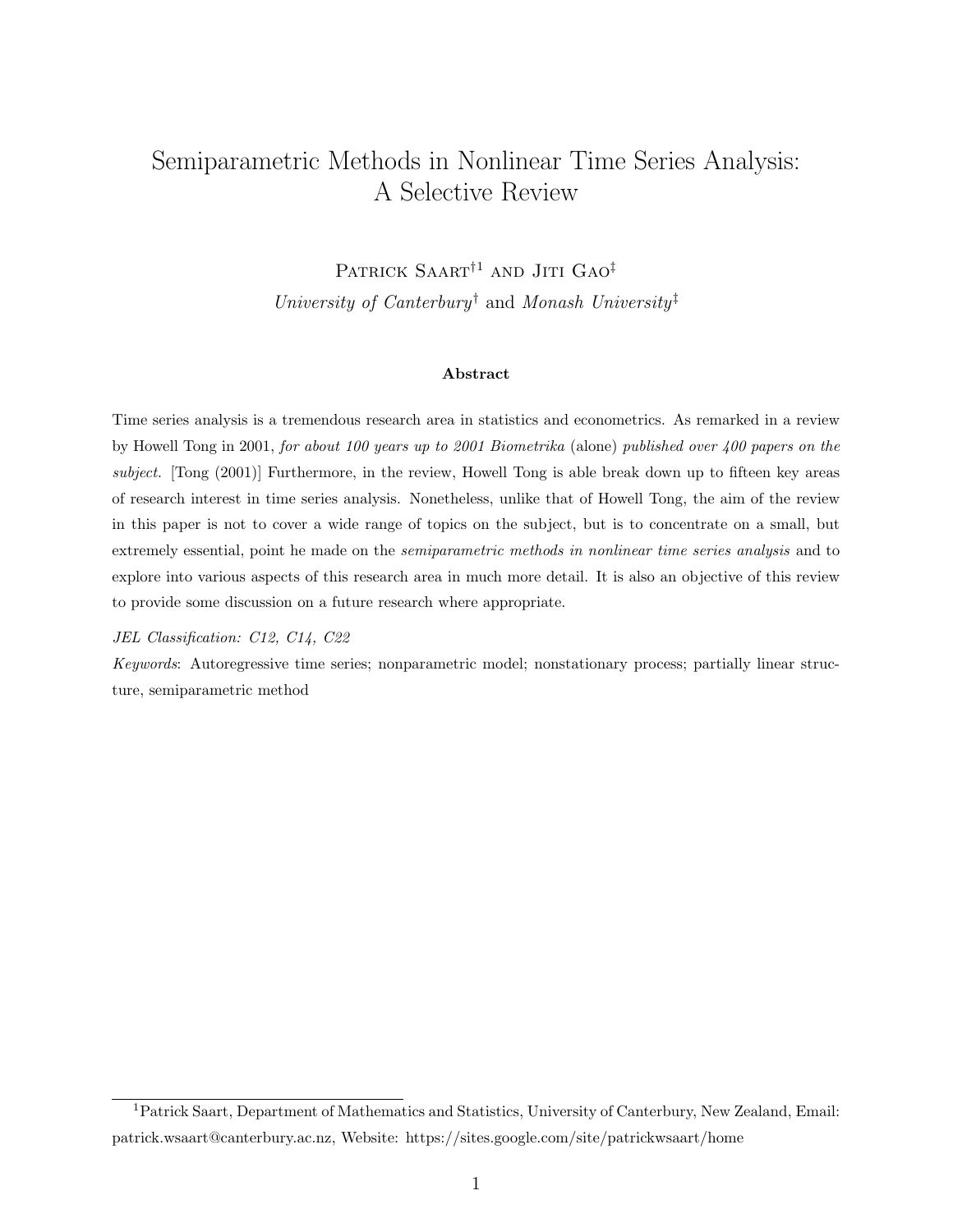## 1. Introduction

In time series regression, nonparametric methods have been very popular both for prediction and characterizing nonlinear dependence. Let  ${Y_t}$  and  ${X_t}$  be the one-dimensional and d-dimensional time series data, respectively. For a vector of time series data  $\{Y_t, X_t\}$ , the conditional mean function  $E[Y_t|X_t=x]$  of  $Y_t$  on  $X_t=x$  may be estimated nonparametrically by the Nadaraya–Watson  $(NW)$  estimator when the dimensionality d is less than three. When d is greater than three, the conditional mean can still be estimated using the NW estimator, and an asymptotic theory can be constructed. In practice, however, because of the so–called curse of dimensionality, this may not be recommended unless the number of data points is extremely large.

Nonetheless, there are multiple phenomena referred to by the name "curse of dimensionality" in domains such as numerical analysis, sampling, combinatorics, machine learning, data mining and databases. For the sake of clarity, below let us give a simple example of the curse of dimensionality problem in nonparametric regression.

**Example 1.** Let there be a set of data points  $(U, V)$ , where

$$
U = g(V) + \text{ noise (of mean zero).} \tag{1}
$$

The data  $(\mathbf{V}, \mathbf{U}) \doteq \{(V_i, U_i)\}_{i=1}^n$  are assumed to be drawn *i.i.d from a distribution over a* joint input–output space  $\mathcal{V} \times \mathcal{U}$ . The input space  $\mathcal{V}$  is usually assumed to be a subset of  $\mathbb{R}^d$ , i.e. V is a vector of d features. The output space U is assumed to be a subset of  $\mathbb{R}^{d}$ , and is a random vector satisfying  $E[U|V = v] = g(v)$ . An objective of the nonparametric regression is to approximate  $g$  with a nonparametric regressor, say,  $g_n$ . Under some smoothing condition, e.g. Lipschitz, of g, a number of nonparametric estimators can be shown to satisfy

$$
E_{\mathbf{V},\mathbf{U}}||g_n - g||^2 \le O\left(n^{-2/(2+d)}\right).
$$
 (2)

For instance, this is the rate for a kernel estimator. Such a rate implies that we need a sample size n exponential in d in order to approximate g. Hence, when d is high as it is often the case in modern application,  $n > 2^d$  is impractical.

In order to get an intuition as to the reason for such a rate, consider that nonparametric approaches such as the aforementioned operate by approximating the target function locally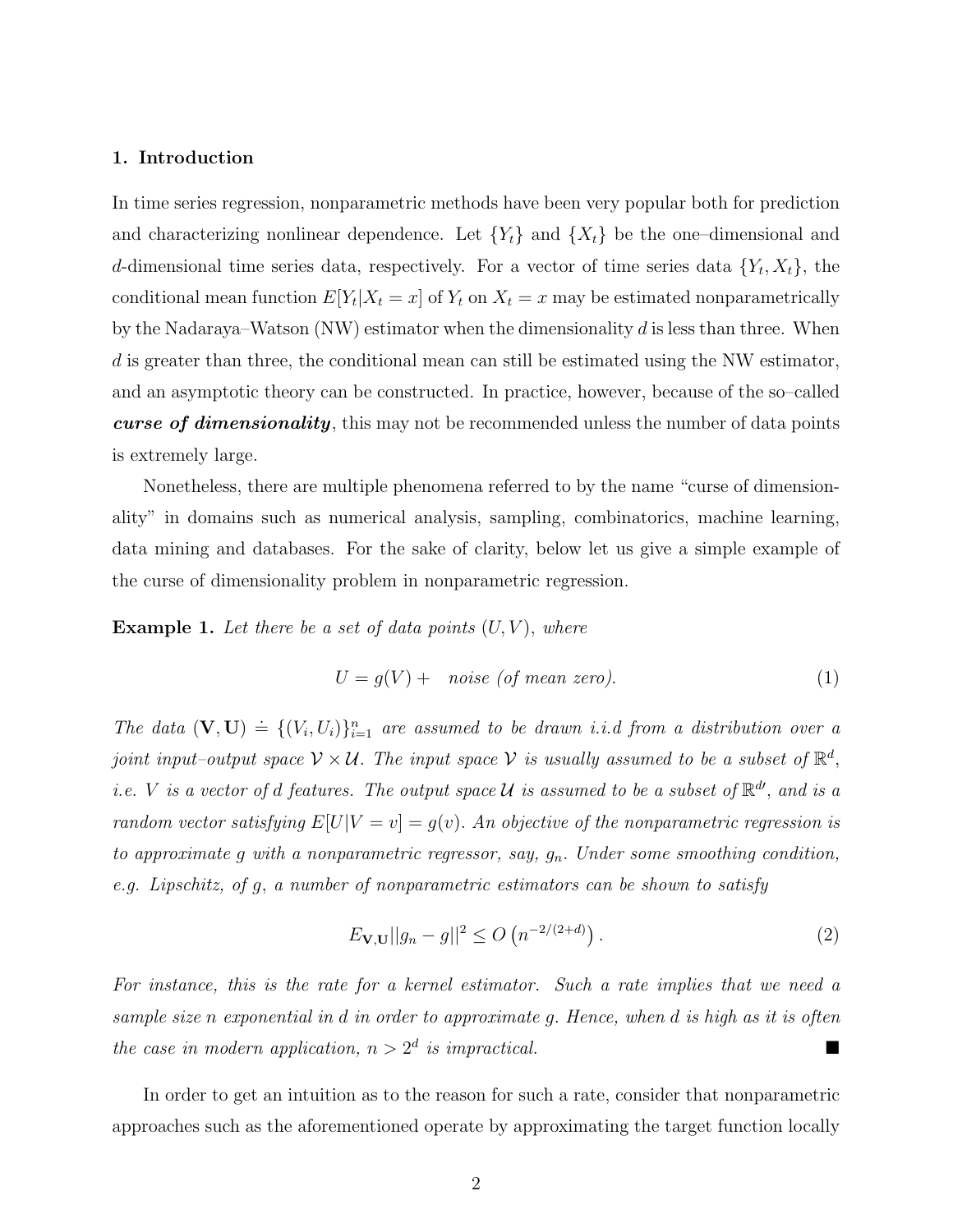(on its domain  $V$ ) by simpler functions. There is necessarily some local errors and these errors aggregate globally. Thus to approximate the entire function well, we need to do well in most local areas. Suppose for instance that the target function is well approximated by constants in regions of radius at most  $0 < r < 1$ . In how many ways can we divide up the domain V into smaller regions of radius at most r? If V is d-dimensional then the smallest such partition is of size  $O(r^{-d})$ . We will need data points to fall into each such region if we hope to do well locally everywhere. In other words, we will need a data size exponential in d.

Over the recent years, a number of survey papers on nonparametric and semiparametric statistics have become available in the literature. Below let us introduce only a few of those that are the most relevant to the materials presented in the current paper. These are the works of Fan  $(2005)$ , Härdle et al.  $(2007)$ , and Sun and Li  $(2012)$ . The main themes of these papers are highlighted.

Fan (2005) presents a selective review of **nonparametric methods in financial** econometrics. The main focus of the paper is on nonparametric techniques used for estimating stochastic diffusion models, especially the drift and the diffusion functions based on either discretely or continuously observed data. The paper begins with a brief review of some useful stochastic models for modeling stock prices and bond yields. These may include, for example, the CIR model by Cox et al. (1985), Vasicek model by Vasicek (1977) and the CKLS model of Chan et al. (2012). Furthermore, it is reviewed in the paper techniques for estimating state price densities and transition densities and their applications in asset pricing and testing for parametric diffusion models. Some important references are, for example, Ait-Sahalia (1996), A¨ıt-Sahalia (2002), A¨ıt-Sahalia and Lo (2002) and Fan et al. (1996).

*Härdle et al.* (2007) provide a fairly broad survey of many **nonparametric analy**sis techniques for time series. Specifically, they review nonparametric methods for estimating the spectral density, the conditional mean, higher order conditional moments or conditional densities. Moreover density estimation with correlated data, bootstrap methods for time series and nonparametric trend analysis are described.

Sun and Li  $(2012)$  focus on some recent theoretical developments in **nonparametric** and semiparametric techniques as applied to nonstationary or near–nonstationary **variables**. Firstly, they review both the various concepts of  $I(0)$ ,  $I(1)$  and cointegrating for a linear model as they are available in the literature and some existing works on extending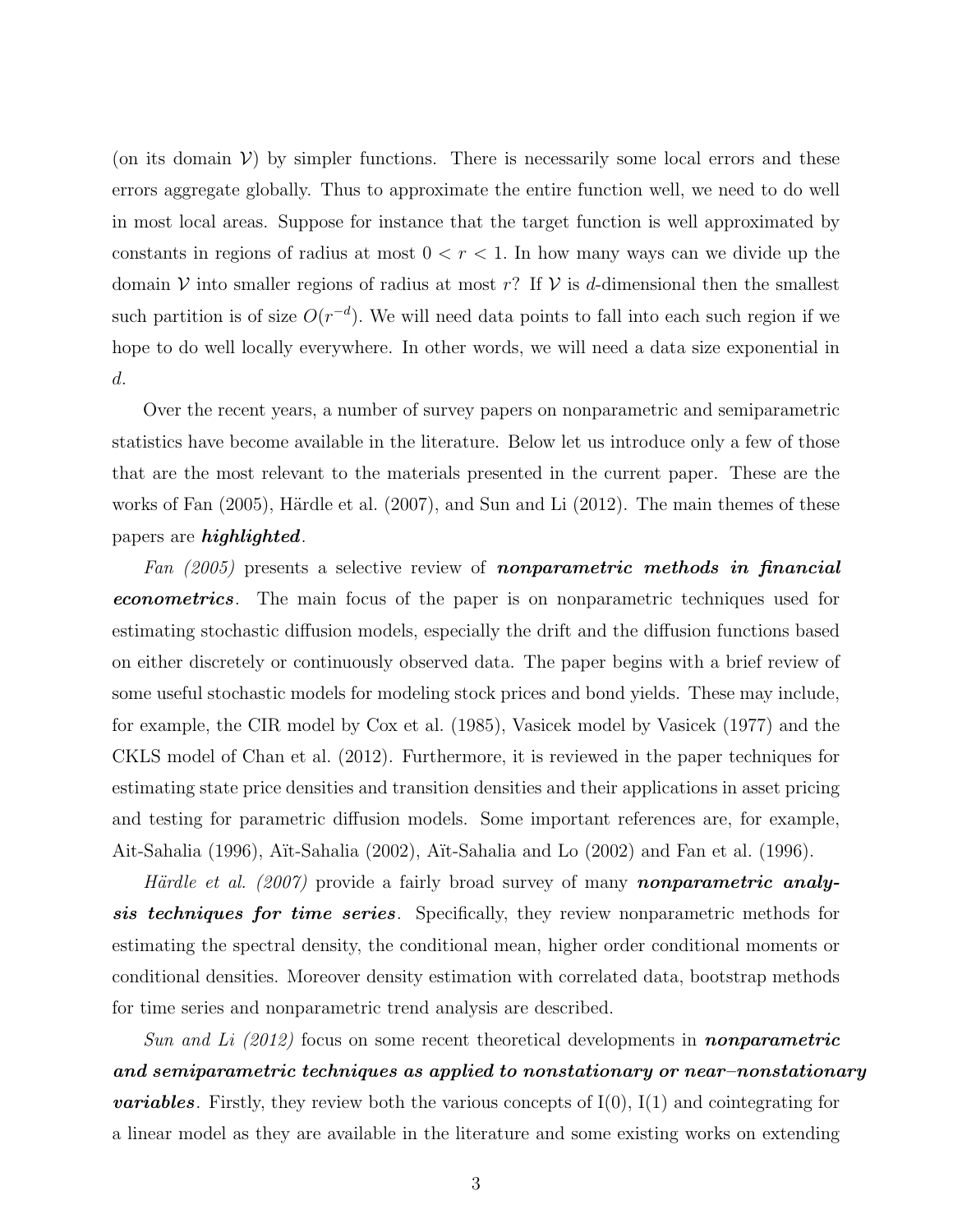these concepts to nonlinear framework. Secondly, they discuss some popular nonlinear parametric models beginning with those for stationary data, such as the self–exciting threshold autoregressive (SETAR) (e.g. Tong and Lim (1980); Chan (1993)) models and smooth transition autoregressive (STAR) (e.g. Van Dijk et al. (2002)) models, then some nonlinear error correction (NEC) models and nonlinear cointegrating models (e.g.Terasvirta et al. (2011); Dufrénot and Mignon (2002)). Thirdly, the authors review nonparametric models with nonstationary data in a similar fashion as to the above parametric cases, i.e. nonparametric autoregressive followed by nonparametric cointegrating models. The review concentrates on existing works on the consistency of nonparametric estimators with some key studies such as Wang and Phillips (2009a); Wang and Phillips (2009b); Karlsen and Tjostheim (2001); Karlsen et al. (2007); Karlsen et al. (2010). Finally, it is the discussion on semiparametric models and model specification tests with stationary data; see also Gao et al. (2009a); Gao et al. (2009b); Gao and King (2012); Gao et al. (2012b) for some recent studies related to hypothesis testing of nonstationarity which are not yet available in Sun and Li (2012).

In each of the above three paragraphs, the highlighted phrase gives the main theme of the review paper being introduced. The current paper complements these existing reviews by filling in some gaps, which are currently left unexplored. We believe that the most appropriate description for this paper is **semiparametric time series models as tools to** circumventing curse of dimensionality and other usefulness recently explored in the literature. Finding tools to circumventing the curse of dimensionality is traditional a major objective for a large number of studies in nonparametric statistics. There are essentially two approaches: the first is largely concerned with dimension reduction while second with function approximation. Some well–known examples of a study that falls into the first category are Li (1991); Cook (1998); Xia et al. (2002). Regarding the review in the current paper, the above–given description clearly indicates its focus on studies in the latter category that is function approximation using semiparametric specifications.

In this paper, we review in Section 2 various aspects of three of the most well known and successfully applied semiparametric time series models in the literature, namely the partially linear, additive and the single-index models. Secondly, we comprehensively review in Section 3 their recent extensions and other usefulness which are discussed in the literature. Our discussion in this section will focus on the involvement of semiparametric time series methods in the following issues: (i) hypothesis testing, (ii) detection and estimation of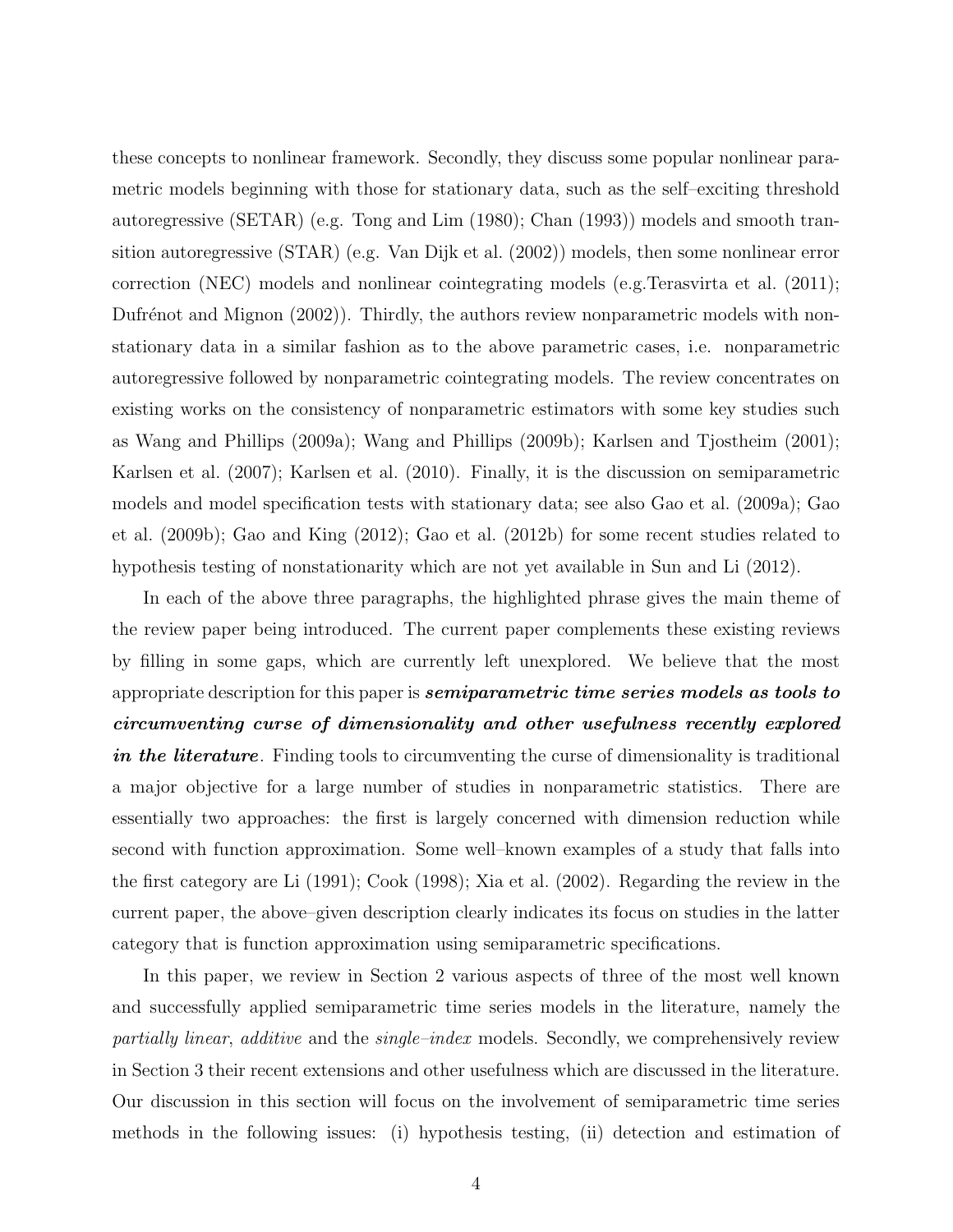trend and seasonality, (iii) multivariate nonstationary time series models, (iv) semiparametric models with generated regressors and a semiparametric conditional duration model, and (v) nonlinear autoregressive models. Finally, Section 4 gives some concluding remarks.

## 2. Semiparametric Time Series Models

Let us begin with the most well–known model in its class, i.e. the semiparametric partially linear time series models.

#### Semiparametric Partially Linear Time Series Models

Since their introduction to the economic literature in the 1980s by Engle et al. (1986), the partially linear models have attracted much attention among econometricians and applied statisticians; see Heckman (1986), Robinson (1988) and Fan et al. (1995) for example. An advantage of using the semiparametric approach is the fact that a priori information concerning possible linearity of some of the components can now be included in the model. More specifically, we will look at approximating the conditional mean function  $m(X_t) = m(U_t, V_t) = E[Y_t | U_t, V_t]$  by a semiparametric function of the form

$$
m_1(U_t, V_t) = \mu + U_t^{\tau} \beta + g(V_t)
$$
\n(3)

such that  $E[Y_t - m_1(U_t, V_t)]^2$  is minimized over a class of semiparametric functions of the form  $m_1(U_t, V_t)$  subject to  $E[g(V_t)] = 0$  for the identifiability of  $m_1(U_t, V_t)$ , where  $\mu$  is an unknown parameter,  $\beta = (\beta_1, \ldots, \beta_q)^\tau$  is a vector of unknown parameters,  $g(\cdot)$  is an unknown function over  $\mathbb{R}^p$ , both  $U_t = (U_{t1}, \ldots, U_{tq})^\tau$  and  $V_t = (V_{t1}, \ldots, V_{tp})^\tau$  may be vectors of time series variables. Such a minimization problem is equivalent to minimizing  $E[Y_t \mu - U_t^{\tau} \beta - g(V_t) \rbrack^2 = E \left[ E \left\{ (Y_t - \mu - U_t^{\tau} \beta - g(V_t))^2 | V_t \right\} \right]$  over some  $(\mu, \beta, g)$ . This imples that  $g(V_t) = E[(Y_t - \mu - U_t^{\tau} \beta)|V_t]$  and  $\mu = E[Y_t - U_t^{\tau} \beta]$  with  $\beta$  being given by

$$
\beta = \Sigma^{-1} E[(U_t - E[U_t|V_t])(Y_t - E[Y_t|V_t)] \tag{4}
$$

provided that the inverse  $\Sigma^{-1} = (E[U_t - E[U_t|V_t])(E[U_t - E[U_t|V_t])^{\tau}])^{-1}$  exists. This also shows that  $m_1(U_t, V_t)$  is identifiable under the assumption of  $E[g(V_t)] = 0$ . Some important motivations for using the form  $(3)$  for independent data analysis can be found in Härdle et al. (2000). Based on an independently and identically distributed (i.i.d.) random sample, it has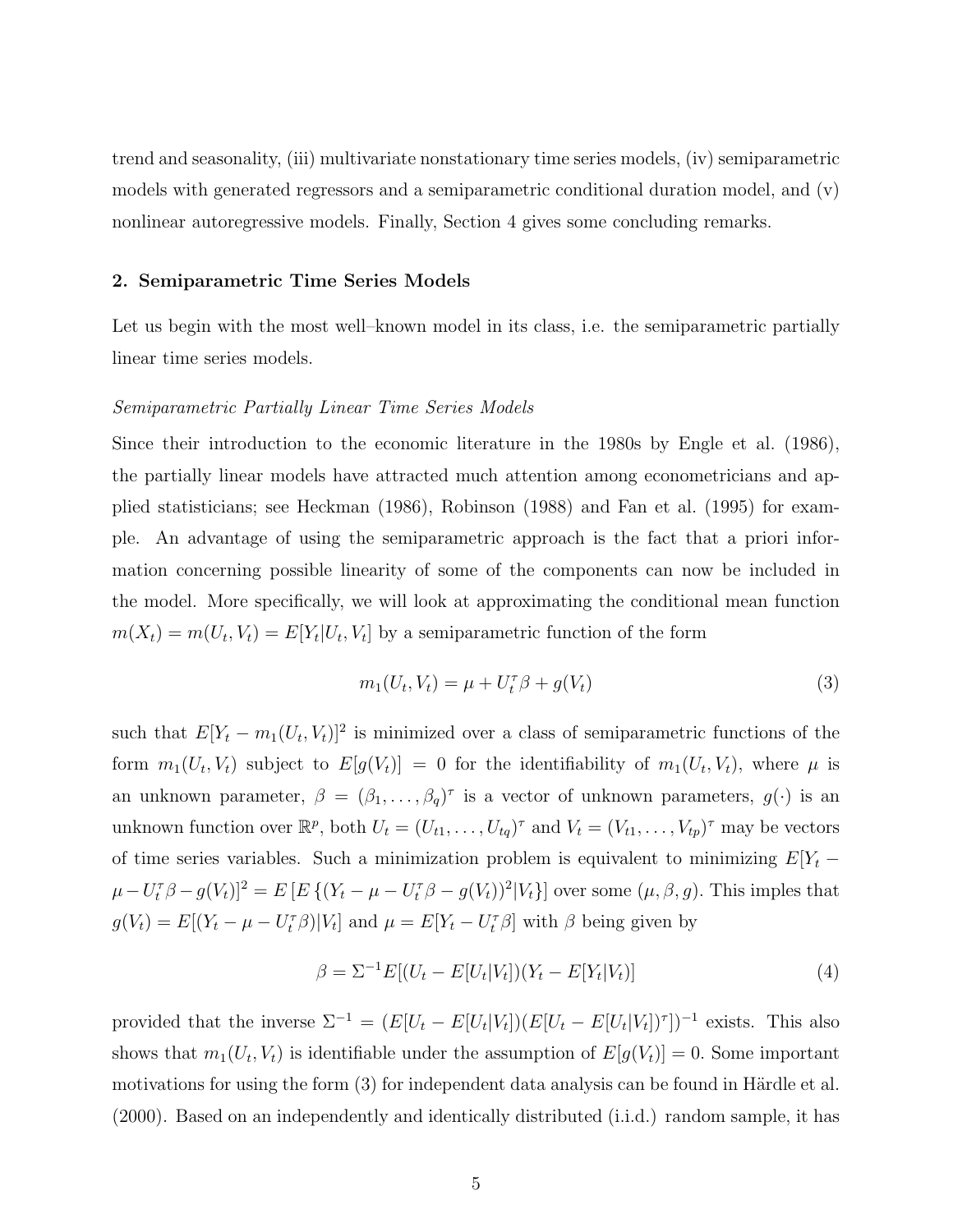been shown that the parameter vector  $\beta$  in various versions of (3) can be consistently estimated at  $\sqrt{n}$ -rate, see Heckman (1986), Robinson (1988) and Fan et al. (1995) for example. For dependent processes, traditionally such a result is established under a set of somewhat more stringent conditions, e.g. the independence between  $\{U_t\}$  and  $\{V_t\}$  in Truong and Stone (1994). On the contrary, Fan and Li (1999b) extend the  $\sqrt{n}$ -consistency and asymptotic normality results for independent observations to weakly dependent, i.e. absolutely regular ( $\beta$ -mixing), processes under conditions similar to those employed in Robinson (1988) and Fan et al. (1995). These results are not applicable to a weaker condition of strong mixing processes and a case by which  $p > 3$ ; however.

As with the independent data case, estimating  $g(\cdot)$  in model (3) may still suffer from the curse of dimensionality when  $g(\cdot)$  is not necessarily additive and  $p \geq 3$ . One way of addressing such an issue is to establish an effective model selection method to ensure that both the linear and the nonparametric components of the model are of the smallest possible dimension as done in Gao and Tong (2004) using a *cross–validation* type of selection procedure. Otherwise, the literature introduces alternative dimension–reduction models, namely the semiparametric additive and semiparametric single–index models. Below let us provide a detailed review for each of these models in turn.

#### Semiparametric Additive Model

The main ideas of proposing the semiparametric additive model can be taken from Gao et al. (2006), who have established an estimation procedure for semiparametric spatial regression. When  $g(\cdot)$  itself is additive, i.e.  $g(x) = \sum_{i=1}^{p} g_i(x_i)$ , the form of  $m_1(U_t, V_t)$  can be written as

$$
m_1(U_t, V_t) = \mu + U_t^{\tau} \beta + \sum_{i=1}^p g_i(V_{ti})
$$
\n(5)

subject to  $E[g_i(V_{ti})] = 0$  for all  $1 \leq i \leq p$  for the identifiability of  $m_1(U_t, V_t)$  in (5), where  $g_i(\cdot)$  for  $1 \leq i \leq p$  are all unknown one dimensional functions over  $\mathbb{R}^1$ . The semiparametric kernel estimation approach as discussed in the literature involves three important steps.

The *first step* is to estimate  $\mu$  and  $g(\cdot)$  by assuming  $\beta$  to be known. Observe that we have under such an assumption

$$
g(x) = g(x, \beta) = E[Y_t - \mu - U_t^{\tau} \beta]|V_t = x] = E[(Y_t - E[Y_t] - (U_t - E[U_t])^{\tau} \beta]|V_t = x] \tag{6}
$$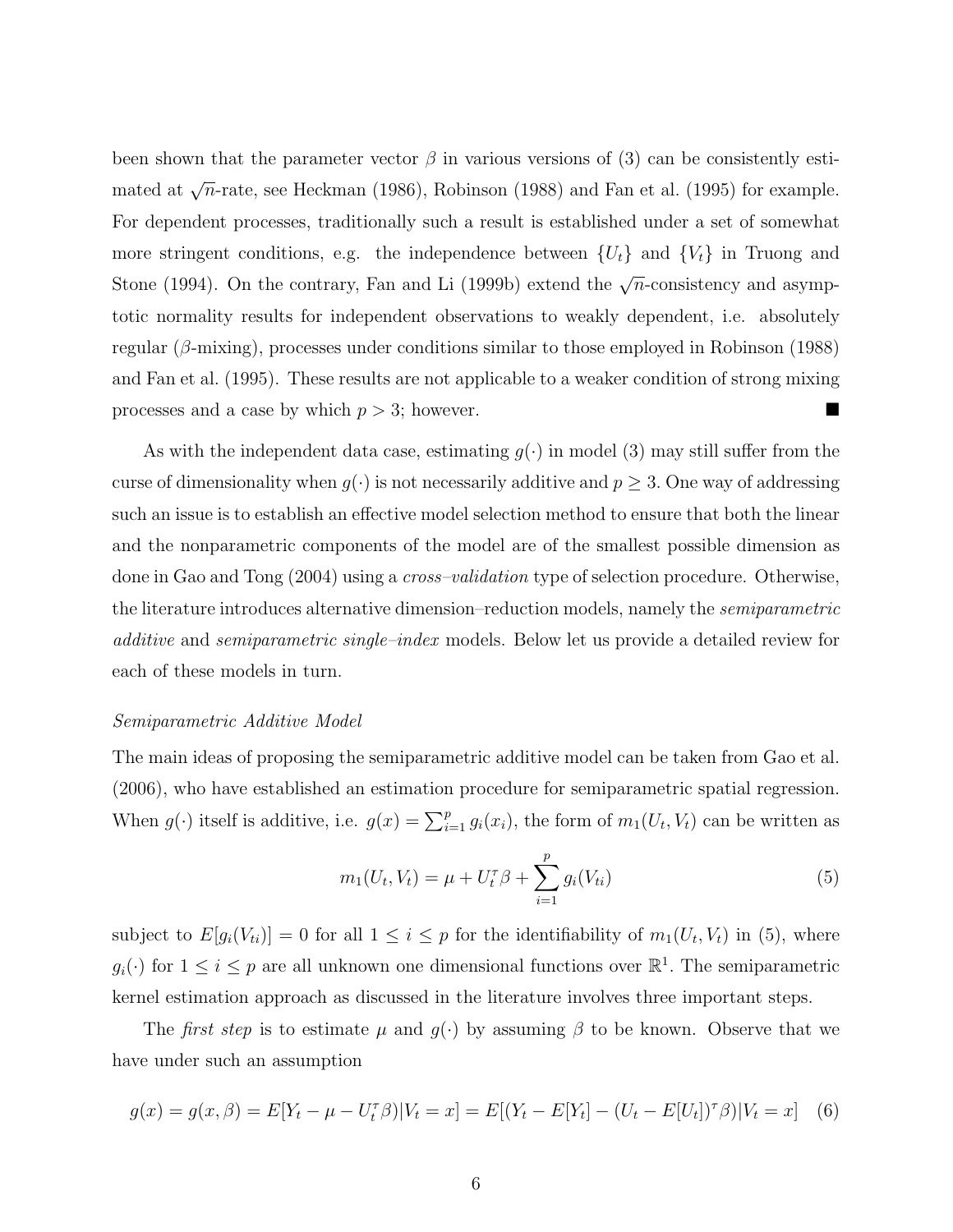using the fact that  $\mu = E[Y_t] - E[U_t^{\tau} \beta]$ , which can be estimated by standard local linear estimation of Fan and Gijbels (1996). The *second step* is to apply the marginal integration technique of Linton and Nielsen (1995) to obtain  $g_1, \ldots, g_p$  of (5) based on  $g(V_t)$  =  $g(V_{t1},\ldots,V_{tp}) = \sum_{t=1}^p g_l(V_{tt})$ . Since  $E[g_l(V_{tt})] = 0$  for  $l = 1,\ldots,p$ , we have for k fixed  $g_k(x_k) = E[g(V_{t1}, \ldots, x_k, \ldots, V_{tp})].$  This method of estimating  $g(\cdot)$  is therefore based on an additive marginal integration projection on the set of additive functions where, unlike the backfitting case; see Nielsen and Linton (1998); Mammen et al. (1999) for examples, the projection is taken with the product measure of  $V_{tl}$  for  $l = 1, \ldots p$ . Although the marginal integration technique is inferior to backfitting in asymptotic efficiency for purely additive models, it seems well suited to the framework of partially linear estimation; see also Fan et al. (1998); Fan and Li (2003) for details. The *third step* involves the estimation of  $\beta$  using the weighted least squares estimator  $\widehat{\beta}$  of  $\beta$  derived in (4). The estimation procedure is completed by reintroducing  $\widehat{\beta}$  into the above first and the second of steps. For the independent data case, the orthogonal series estimation method has been used as an alternative to some other nonparametric estimation methods such as the kernel method; see Eubank (1999) for example. By approximating each  $g_i(\cdot)$  by an orthogonal series  $\sum_{j=1}^{ni} f_{ij}(\cdot) \theta_{ij}$  with  $\{f_{ij}(\cdot)\}$ being a sequence of orthogonal functions and  $\{n_i\}$  being a sequence of positive integers, we have an approximate model of the form

$$
Y_t = \mu + U_t^{\tau} \beta + \sum_{i=1}^p \sum_{j=1}^{n_i} f_{ij}(V_{ti}) \theta_{ij} + e_t \tag{7}
$$

which covers some natural parametric time series models. For example, when  $U_{tl} = U_{t-l}$  and  $V_{ti} = Y_{t-i}$ , model (7) becomes a parametric nonlinear additive time series model

$$
Y_t = \mu + \sum_{l=1}^q U_{t-l} \beta_l + \sum_{i=1}^p \sum_{j=1}^{n_i} f_{ij} (Y_{t-i}) \theta_{ij} + e_t = \mu + \sum_{l=1}^q U_{t-l} \beta_l + \sum_{i=1}^p F_i (V_{ti}) \theta_i (n) + e_t, \tag{8}
$$

where  $\theta_i = (\theta_{i1}, \dots, \theta_{in_i})^{\tau}$  and  $F_i = F_{in_i} = (F_i(V_{1i}), \dots, F_i(V_{Ti}))^{\tau}$ . The least squares estimators of  $(\beta, \theta, \mu)$  can then be defined using the approximate model (8). However, it follows from (8) that the prediction equation depends both on the series functions  $\{f_{ij} : 1 \leq j \leq j \leq k\}$  $n_i, 1 \leq i \leq p$  and more importantly on n, the vector of truncation parameters. To this end, Gao (1998) applied a generalized cross–validation criterion to choose smoothing truncation parameters for the time series case; see also Wahba (1990) for an excellent survey.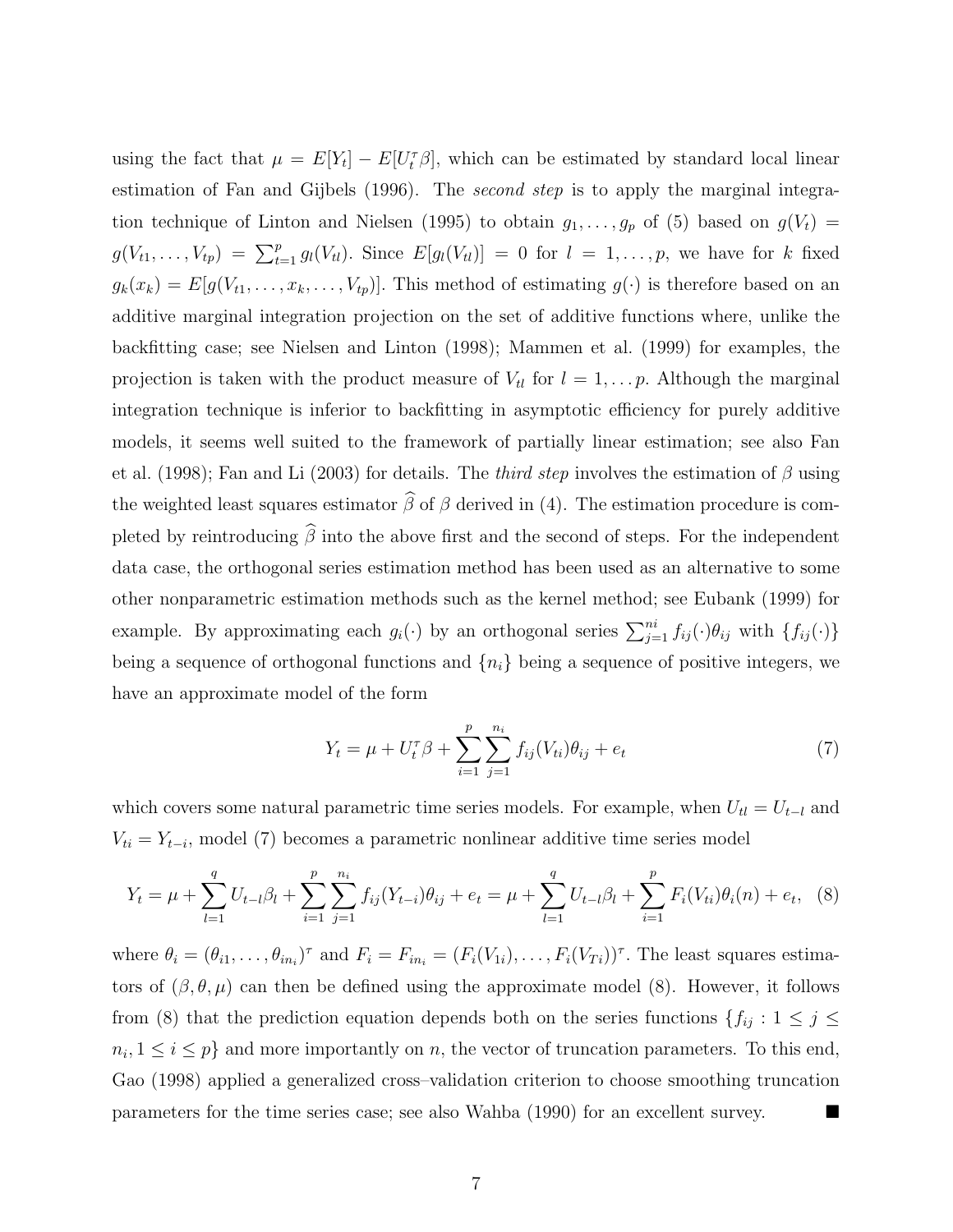#### (Extended Generalized) Semiparametric Single–Index Model

As an alternative to (5), we assume that  $m(x) = E[Y_t|X_t = x] = m_2(X_t)$  is given by the semiparametric single–index

$$
m_2(X_t) = X_t^{\tau} \theta_0 + \psi(X_t^{\tau} \eta_0), \tag{9}
$$

where  $\theta_0$  and  $\eta_0$  are unknown vector parameters and  $\psi(\cdot)$  is an unknown function. Suppose that  $X_t^{\tau} \theta_0 + \psi(X_t^{\tau} \eta_0)$  can be written as  $X_t^{\tau}(\theta_0 + c\eta_0) + \psi(X_t^{\tau} \eta_0) - cX_t^{\tau} \theta_0$ , the geometrical ergodicity of  ${Y_t}$  is ensured under the following conditions.

**Assumption 1.** (i) All the roots of function  $x^d - (\theta_{01} + c\eta_{01})x^{d-1} - \ldots - (\theta_{0d} + c\eta_{0d})$  are inside the unit circle; (ii)  $\lim_{|u|\to\infty} |\psi(u)/u| \to 0$ ; see also the conditions stated in Theorem 3 of Xia et al. (1999).

Xia et al. (1999) name the functional form in (9) the extended generalized partially linear single–index (EG–PLSI). In order to ensure the estimability of model, it must also be the case that  $\theta_0$  and  $\eta_0$  are perpendicular to each other with  $||\eta_0|| = 1$  and its first nonzero element positive. Now, define  $S(\theta, \eta) = E[Y_t - \varphi_{\eta}(X_t^{\tau} \eta) - \{X_t - \Gamma_{\eta}(X_t^{\tau} \eta)\}^{\tau} \theta]^2$ , where  $\varphi_{\eta}(u) = E[Y_t | X_t^{\tau} \eta = u]$  and  $\Gamma_{\eta}(u) = E[X_t | X_t^{\tau} \eta = u]$ , and let  $\mathcal{W}(\eta) = E[\{X - \Gamma_{\eta}(X_t^{\tau} \eta)\} \{X - \eta\eta\}$  $\Gamma_{\eta}(X_t^{\tau}\eta)$ <sup>T</sup>];  $\mathcal{V}(\eta) = E[\{X - \Gamma_{\eta}(X_t^{\tau}\eta)\} \{Y_t - \varphi_{\eta}(X_t^{\tau}\eta)\}].$  Xia et al. (1999) show that the minimum point of  $S(\theta, \eta)$  with  $\theta \perp \eta$  is unique at  $\eta_0$  and  $\theta_0 = {\mathcal{W}(\eta_0)}^+ \mathcal{V}(\eta_0)$ , where  $\{W(\eta_0)\}^+$  is the Moore–Penrose inverse; see also a Theorem 2 of Xia et al. (1999).

The suggested estimation procedure of the model, which is a semiparametric extension of that introduced in Härdle et al.  $(1993)$  for a nonparametric single –index model, involves four important steps which can be summarized as the followings:

- The *first step* is to compute the estimate  $\widehat{\theta}_{\eta}$  of  $\theta$  given  $\eta$  and based on the "delete–one" estimators of  $\varphi_{\eta}$  and  $\Gamma_{\eta}$ . Let  $\Theta$  denote all the unit vectors in  $\mathbb{R}^{p}$ .
- The second step is to estimate  $\eta \in \Theta$  and the bandwidh, h, by those values  $\hat{\eta}$  and  $\hat{h}$ which minimize  $\widehat{S}(\widehat{\theta}_{\eta}, \eta, h)$ , i.e. an estimate of  $S(\theta, \eta)$ .
- The third step is to re–estimate  $\theta$  as in the first step, but with  $\eta$  replaced by  $\hat{\eta}$ .
- The forth step is to estimate  $\psi(\cdot)$  using the nonparametric kernel estimates and the fact that  $\psi(x) = \varphi(x) - \theta \Gamma(x)$ .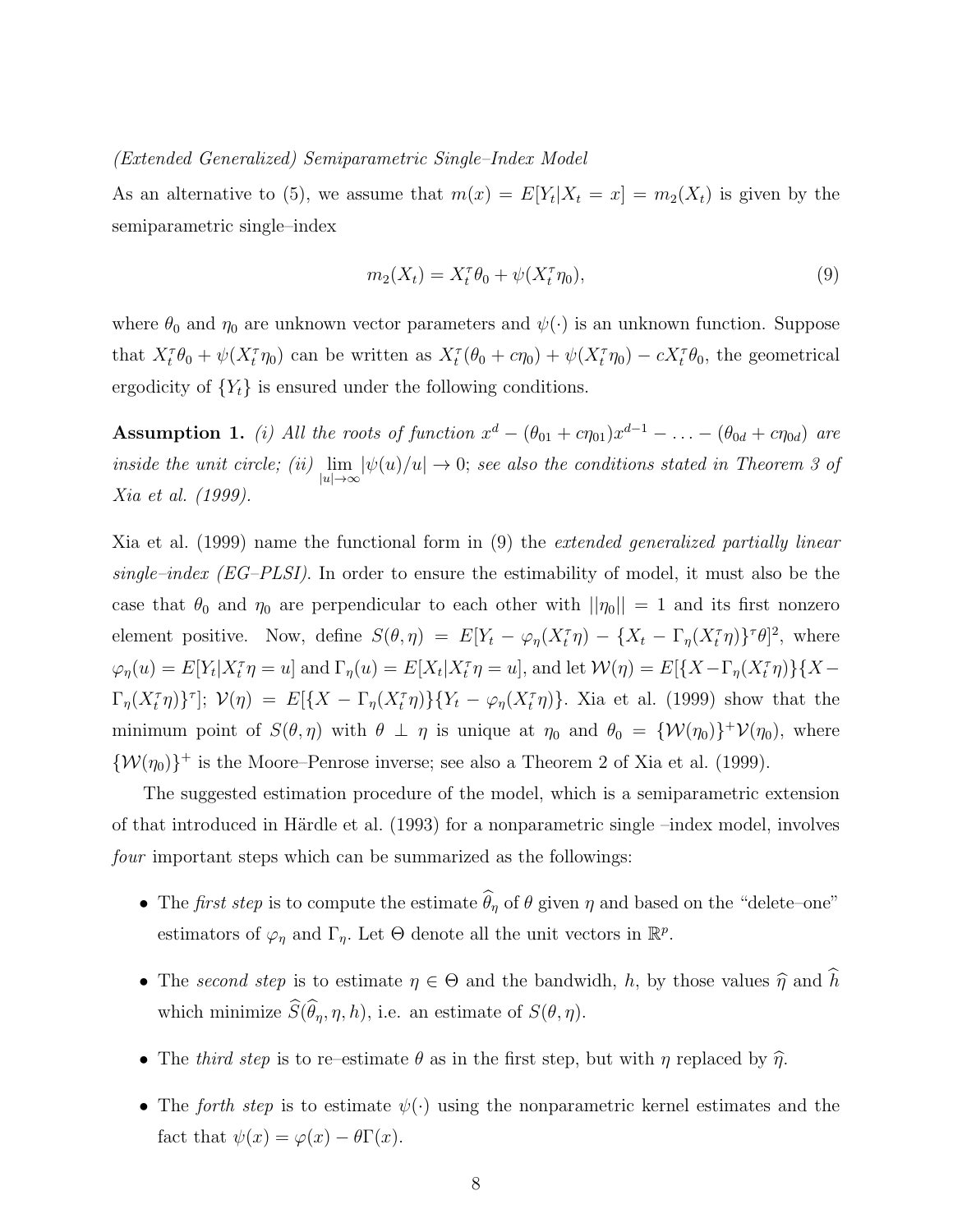In order to illustrate the statistical validity of such a estimation procedure, Xia et al. (1999) prove the following asymptotic results.

(i)  $\sqrt{n}$ -consistency:

$$
\widetilde{n}\left(\widehat{\theta}-\theta_0\right) \to N(0,\mathbb{C}^+) \quad \text{and} \quad \widetilde{n}\left(\widehat{\eta}-\eta_0\right) \to N(0,\mathbb{D}^+) \tag{10}
$$

in distribution, where  $\tilde{n}$  is the number of elements in  $\mathcal{A} \subset \mathbb{R}$ , i.e. the union of a number of open convex sets such that  $f(x) > M$  for some constant  $M > 0$ , and  $\mathbb{C}^+$  and  $\mathbb{D}^+$  are some positive, finite constants; see also Corollary of Xia et al. (1999).

(ii) Uniform convergence:

$$
\sup_{v \in \{\theta^T x : x \in \mathcal{A}\}} \left| \widehat{\psi}_{\widehat{\eta}}(v) - \psi(v) \right| = O\left\{ (n^{-4/5} \log n)^{1/2} \right\} \tag{11}
$$

almost surely; see also Theorem 5 of Xia et al. (1999).

The above results warrant a few remarks. The above asymptotic normality is a direct extension of the one presented in Härdle et al. (1993), but under  $\alpha$ -mixing and a larger parameter cone  $\Omega_n$  such that  $\Omega_n = \{ \eta : ||\eta - \eta_0|| \leq M_0 n^{-\delta} \}$  for some constant  $M_0$ , where  $\frac{3}{10} < \delta < \frac{1}{2}$ . Furthermore, the proof of such results are made possible using a decomposition of  $\tilde{S}$  into various parts. While two of which are asymptotically trivial, the remaining two can be used to investigate the properties of the estimator of  $h_0$  assuming that  $\eta_0$  is known and of the estimator of  $\eta$  assuming  $h_0$  is known, respectively. Xia et al. (1999) present such asymptotic results based on the Nadaraya–Watson method, but it should be noted also that such results can also be derived for local linear smoothing of Fan and Gijbels (1996).

Finally, some basic modifications to the formulation of the models bring about various special cases, which are well–known in the literature. For instance, the EG–PLSI model in (9) includes many existing models as special cases. If  $\theta_0 = 0$ , it reduces to

$$
m_2(X_t) = \psi(X_t^{\tau} \eta_0), \tag{12}
$$

which is the *single index* model discussed in Härdle et al.  $(1993)$ . Furthermore, by partitioning  $X_t = (U_t^{\tau}, V_t^{\tau})^{\tau}$  and taking  $\theta = (\beta^{\tau}, 0, \dots, 0)^{\tau}$  and  $\eta = (0, \dots, 0, \alpha^{\tau})^{\tau}$ , the EG-PLSI becomes the generalized partially linear single–index (G–PLSI) introduced by Carroll et al. (1997) of the form

$$
m_2(X_t) = U_t^\tau \theta + \psi(V_t^\tau \alpha), \tag{13}
$$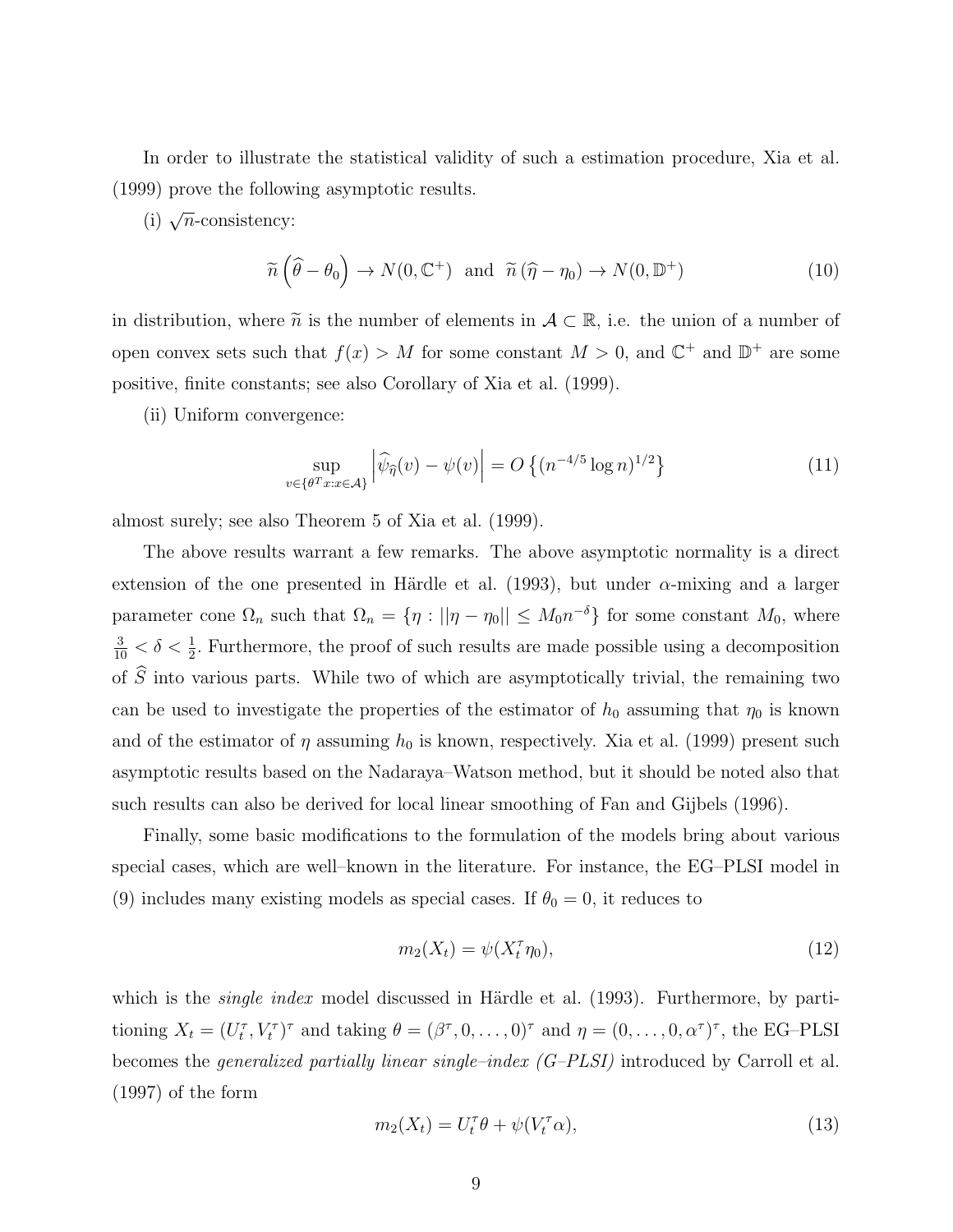which is a special case of the multiple–index model of Ichimura and Lee (1991).

Clearly, the *single-index*, *additive* and the *partially linear* models are non–nested. There are single–index models that are neither additive nor partially linear, additive models that are neither single–index nor partially linear, and partially linear models that are neither single–index nor additive. Chapters 7 to 9, of a recent book by Li and Racine (2011) provide a very comprehensive treatment of these models and their asymptotic properties. On the other hand, two other books by Pagan and Ullah (1999) and Horowitz (2009) provide a more basic treatment, but with an extensive discussion about various applications of such models in economics.

Finally, a recently–developed model, which is closely related to the above discussed semiparametric time series specifications is the so–called Semi–Linear model introduced by Gao (2012). For the sake of completion, let us also provide a detailed review of the model.

## Semi–Linear (SL) Time Series Model

For the case by which  $\{X_t\}$  is a vector of stationary time series regressors and  $g(\cdot)$  is an unknown function defined on  $\mathbb{R}^p$  (where  $1 \leq p \leq 3$ ), an attempt is made in the work of Gao (2012) to extend the semiparametric partially linear models in (3) to the case

$$
m_1(X_t) = \mu + X_t^{\tau} \beta + g(X_t), \tag{14}
$$

which is a direct counterpart of the EG–PLSI model in (9). The SL model has different types of motivations and applications from the conventional semiparametric time series model presented in (3). In (14), the linear component in many cases plays the leading role while the nonparametric component behaves like a type of unknown departure from such classic linear model. Furthermore, the SL model can be motivated as a model to address some endogenous problems involved in a class of linear models of the form

$$
Y_t = X_t^\tau \beta + \varepsilon_t,
$$

where  $\{\varepsilon_t\}$  is a sequence of errors with  $E[\varepsilon] = 0$  but  $E[\varepsilon_t|X_t] \neq 0$ , i.e. it might be the case that  $\varepsilon_t = g(X_t) + e_t$  where  $e_t$  is an i.i.d. error. Unfortunately, in the process of estimating  $\beta$  and  $g(\cdot)$ , existing methods are not directly applicable especially given the fact that  $\Sigma = (E[U_t - E[U_t|U_t])(E[U_t - E[U_t|U_t])^{\tau}]) = 0.$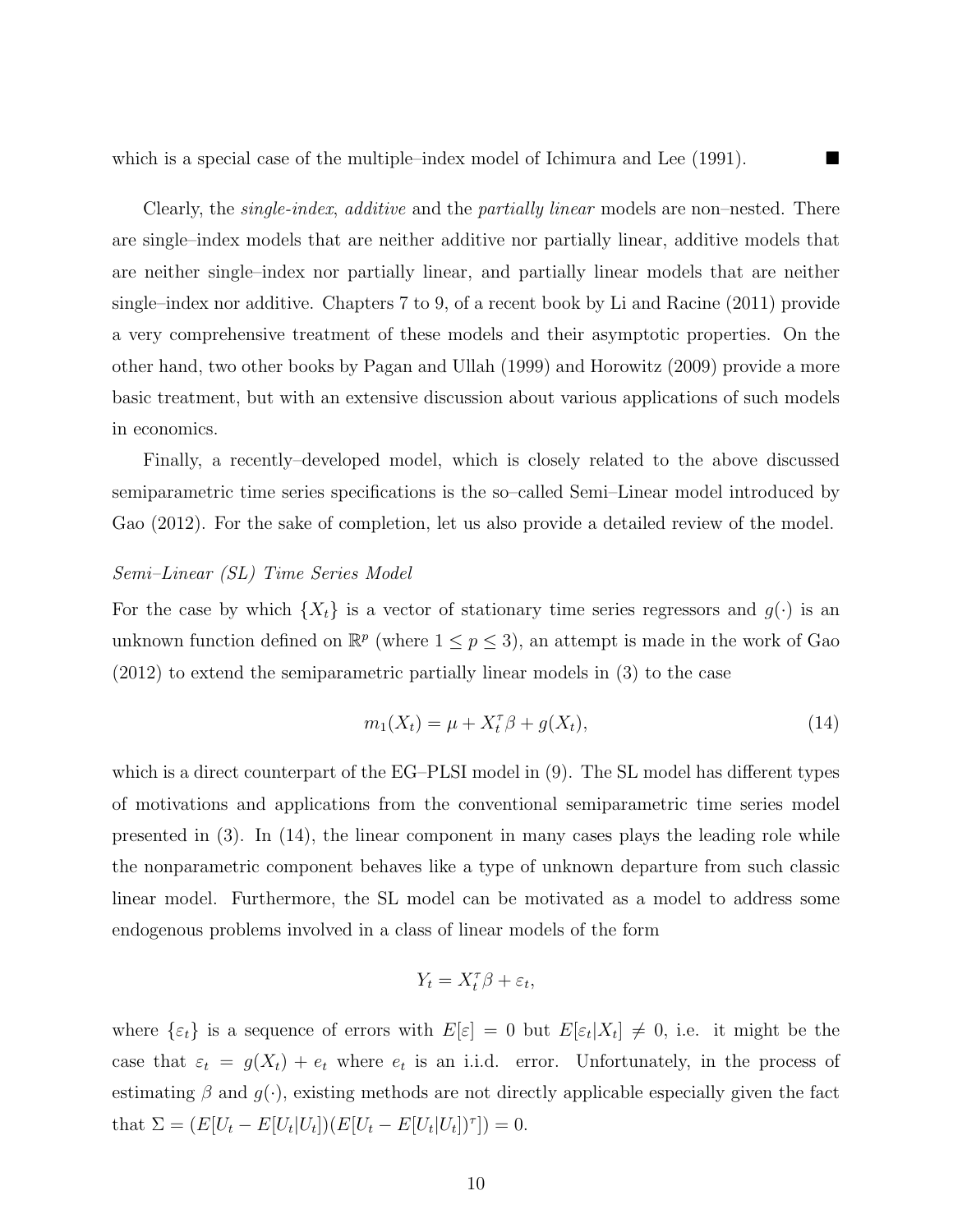To this end, Gao (2012) studies the estimation of the SL model and its asymptotic properties in two different contexts, namely (i)  $\{X_t\}$  is a vector of stationary time series regressors; (ii)  $\{X_t\}$  is stochastically nonstationary. An essential assumption, which must be imposed, is to ensure the identifiability and the "smallness" conditions on  $g(\cdot)$ .

Assumption 2. (Assumption 2.1(i) of Gao (2012)) Let  $g(\cdot)$  be an integrable function  $\int ||x||^i |g(x)|^i dF(x) \leq \infty$  for  $i = 1, 2$  and  $\int xg(x) dF(x) = 0$ , where  $F(x)$  is the cumulative distribution function of  $\{X_t\}$  and  $||\cdot||$  denotes the conventional Euclidean norm; see also Assumption 2.1 of the paper.

Under such a condition, the parameter  $\beta$  is identifiable and chosen such that  $E[Y_t - X_t^{\tau} \beta]^2$  is minimized over  $\beta$ , which implies  $\beta = (E[X_1 X_1^{\tau}]^{-1} E[X_1 Y_1]$  provided that the inverse matrix does exist. Such a definition of  $\beta$  suggests that  $\int xg(x)dF(x) = 0$  so that  $\beta$  can be estimated by the ordinary least squares estimator of the form

$$
\widehat{\beta} = \left(\sum_{t=1}^{n} X_t X_t^{\tau}\right)^{-1} \left(\sum_{t=1}^{n} X_t Y_t\right) \text{ such that } \widehat{g}(x) = \sum_{t=1}^{n} w_{nt}(x) \left(Y_t - X_t^{\tau}\widehat{\beta}\right), \qquad (15)
$$

where  $w_{nt}(x)$  is a probability (kernel) weight function. Gao (2012) then establishes the asymptotic normality of such estimators. Nonetheless, the full proof of such results is not shown in the paper since it is relatively straightforward using existing results for central limit theorems for partial sums of stationary and  $\alpha$ -mixing time series; see Fan and Yao (2003) for example.

To this end an existing hypothesis testing procedure, which can be used to determine whether  $g(\cdot)$  is small enough to be negligible, is that developed by Gao (1995). The null hypothesis in this case is  $H_0: g(\cdot) = 0$ , while the asymptotic distribution of the test statistic is derived as

$$
\widehat{L}_{1n} = \frac{\sqrt{n}}{\widehat{\sigma}_1} \left( \frac{1}{n} \sum_{t=1}^n \left( Y_t - X_t^{\tau} \widehat{\beta} \right)^2 - \widehat{\sigma}_0^2 \right) \xrightarrow{D} N(0, 1), \tag{16}
$$

where  $\hat{\sigma}_1^2$  and  $\hat{\sigma}_0^2$  are consistent estimators of  $\sigma_1^2 = E[e_1^4] - \sigma_0^4$  and  $\sigma_0^2 = E[e_1^2]$ , respectively.

Finally, let us note that the EG–PLSI model discussed in the previous section can alway be used for the case by which  $p \geq 4$ . For the sake of convenience and clarity, we will leave the discussion on the case of a nonstationary time series to a later section.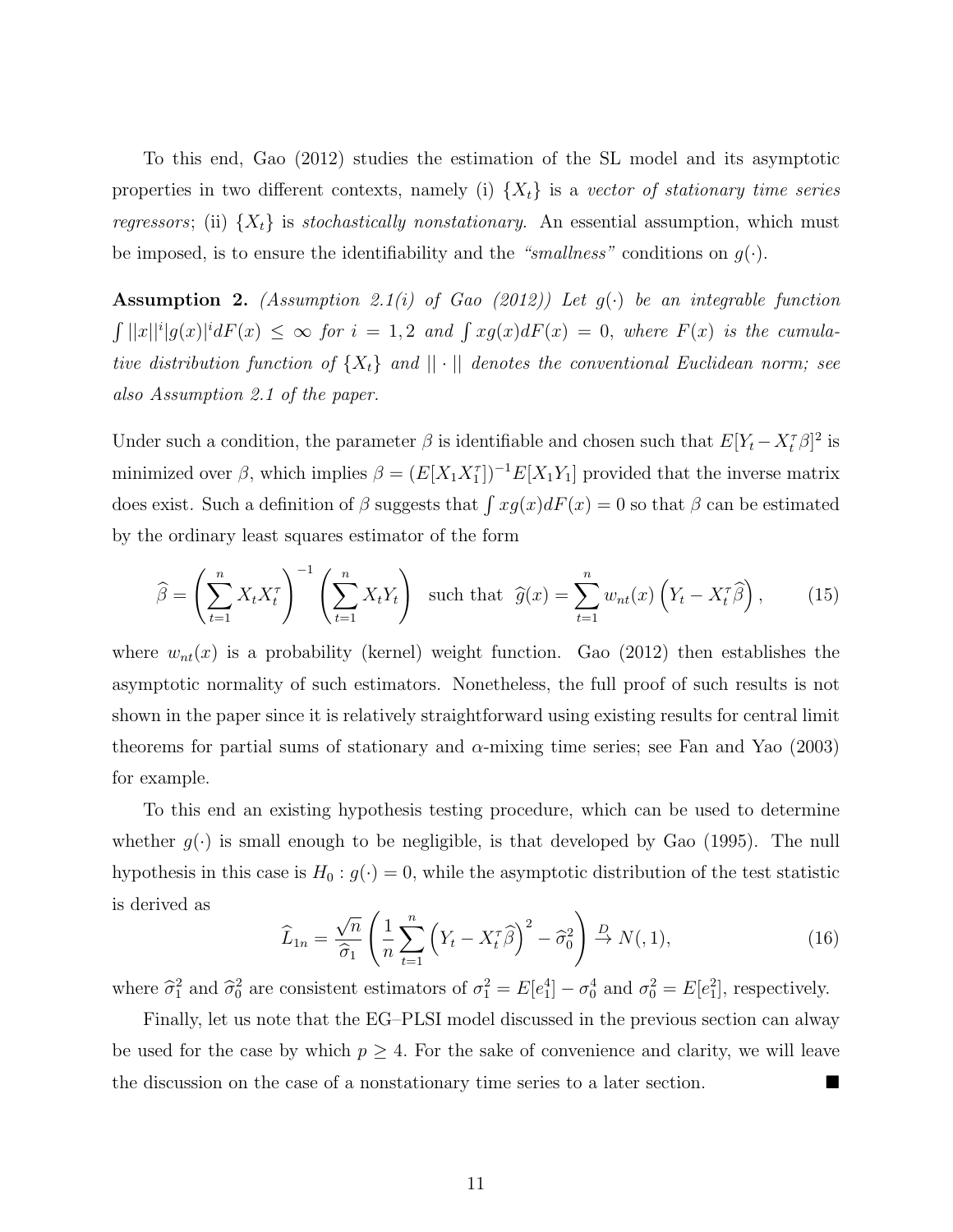## 3. Recent Explorations and Other Usefulnesses

During the 1980s and the early 1990s, a large number of studies on the semiparametric models focused on finding the best estimation procedures and establishing their asymptotic behavior for the case of independent data; for example Engle et al. (1986), Heckman (1986), Robinson (1988) and Fan et al. (1995). Then in the 1990s, many studies attempted to move toward time series data; for example Truong and Stone (1994) and Fan and Li (1999b). More recently; however, enormous attention has been paid on finding new extensions, additional flexibility and other usages of the above–discussed semiparametric models. In the remaining of this paper, we provides a comprehensive review of these recent development by categorizing them into a number of key areas as the followings.

#### Hypothesis Testings

In order to provide a brief background and introduction into the topic, let us consider firstly the following general autoregressive model of a finite order p

$$
Y_t = g(Y_{t-1}, \dots, Y_{t-p}) + \epsilon_t,\tag{17}
$$

where the autoregressive function g is unknown and  $\{\epsilon_t\}$  is a sequence of martingale differences. "Among the first natural step in analysis a time series is to decide whether to use a nonlinear model or not." (Tjøstheim (1994)) For convenience, we let  $X_t = (Y_{t-1}, \ldots, Y_{t-p})^{\tau}$ so that we observe  $X_1, \ldots, X_{n+1}$ . To this end, Fan and Li (1997) establish a consistent nonparametric test for linearity of  $AR(p)$  models such that, in terms of  $X_t$ , the hypotheses can be written as

$$
H_0: P(g(X_t) = \alpha_0^{\tau} X_t) = 1 \text{ and } H_1: P(g(X_t) = \alpha_0^{\tau} X_t) < 1 \tag{18}
$$

for some  $\alpha_0 \in (-1,1)^p$  and for all  $\alpha_0 \in (-1,1)^p$ , respectively. If the null hypothesis holds, then the ordinary least squares (OLS) estimator  $\hat{\alpha}$ , for example, provides a consistent estimator of  $\alpha_0$ . Furthermore, by letting  $\hat{\epsilon}_t = Y_t - \hat{\alpha}^\tau X_t$ , the test statistic of Fan and Li (1997) is based on the kernel estimate of the sample analogue  $E[\epsilon_t E(\epsilon_t | X_t) f(X_t)],$  i.e.

$$
I_n = \frac{1}{n(n-1)h^p} \sum \sum_{s \neq t} \hat{\epsilon}_t \hat{\epsilon}_s K_{st},
$$
\n(19)

where  $h \equiv h_n \to 0$  is a sequence of smoothing parameters,  $K_{st} = K((X_s - X_t)/h)$ ,  $K(\cdot)$  is a kernel function satisfying certain conditions and  $\sum_{s \neq t} \sum_{s=1}^n \sum_{s=1}^n$ . Under the null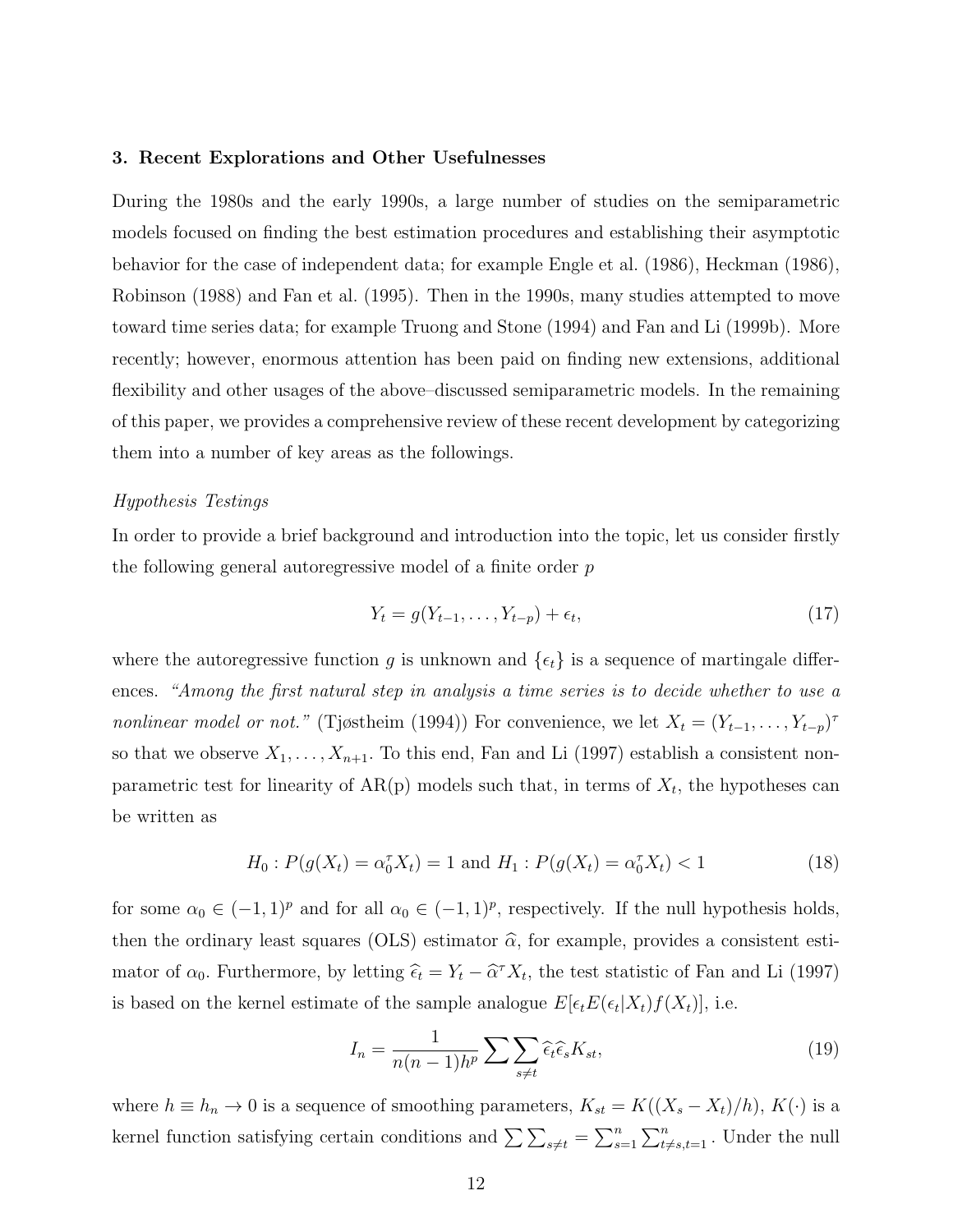hypothesis, it is the case that  $\hat{\epsilon}_t = \epsilon_t - (\hat{\alpha} - \alpha_0)^T X_t$  so that the asymptotic distribution of  $I_n$  is determined by that of  $nh^{p/2}I_{n1}$ , where

$$
I_{n1} = \frac{1}{n(n-1)h^p} \sum \sum_{s \neq t} \epsilon_t \epsilon_s K_{st}.
$$
 (20)

To this end, Fan and Li (1997) derive the asymptotic normality of  $nh^{p/2}I_{n1}$  by invoking on the CLT for degenerate U–statistics of absolutely regular processes of Khashimov (1993). In addition, Fan and Li (1999a) focus on one of the condition in Khashimov (1993) which requires that the error term  $\epsilon_t$  be bounded and provide a new CLT that can be used to relax such a boundedness. (Note that in the model specification testing introduced in Fan and Li (1999a) the error term is defined instead as  $Y_t - g(X_t, \gamma_0)$  to reflect the null hypothesis which involve a specific parametric family.) Furthermore, the usefulness of such a result can be extended beyond the simple test for regression functional form as discussed in Fan and Li (1997) and Fan and Li (1999a). The CLT established in Fan and Li (1999a) can be used together with the  $\sqrt{n}$ -consistent estimation of partially linear time series models in Fan and Li (1999b) to generalize the consistent test of Fan and Li (1996) for testing a partially linear model versus a nonparametric regression model to time series framework. This work is done by Li (1999). In principle, the test statistic considered in Li (1999) has the form as that of Fan and Li (1996). However, the derivation of the asymptotic distribution of the test statistic is much more complex due mainly to the involvement of a nonparametric or a semiparametric regression under the null hypothesis, whose rate is slower than the parametric rate of  $\sqrt{n}$ .

## Detection and Estimation of Trend and Seasonality

Many important macroeconomic and financial data, such as income, unemployment and retail sale, are found to exhibit deterministic/stochastic trend. A recent semiparametric model that explicitly allows for a trend detection is the partially linear time series error model introduced by Gao and Hawthorne (2006) of the form

$$
Y_t = U_t^{\tau} \beta + g\left(\frac{t}{n}\right) + \varepsilon_t, \ t = 1, 2, \dots, n,
$$
\n(21)

where  ${Y_t}$  is a response variable (e.g. the mean temperature series of interest),  $U_t =$  $(U_{t1},...,U_{tq})^{\tau}$  is a vector of q-explanatory variables (e.g. the southern oscillation index), t is time in years,  $\beta$  is a vector of unknown coefficients for the explanatory variables,  $g(\cdot)$  is an unknown smooth function of time representing the trend and  $\{\varepsilon_t\}$  represents a sequence of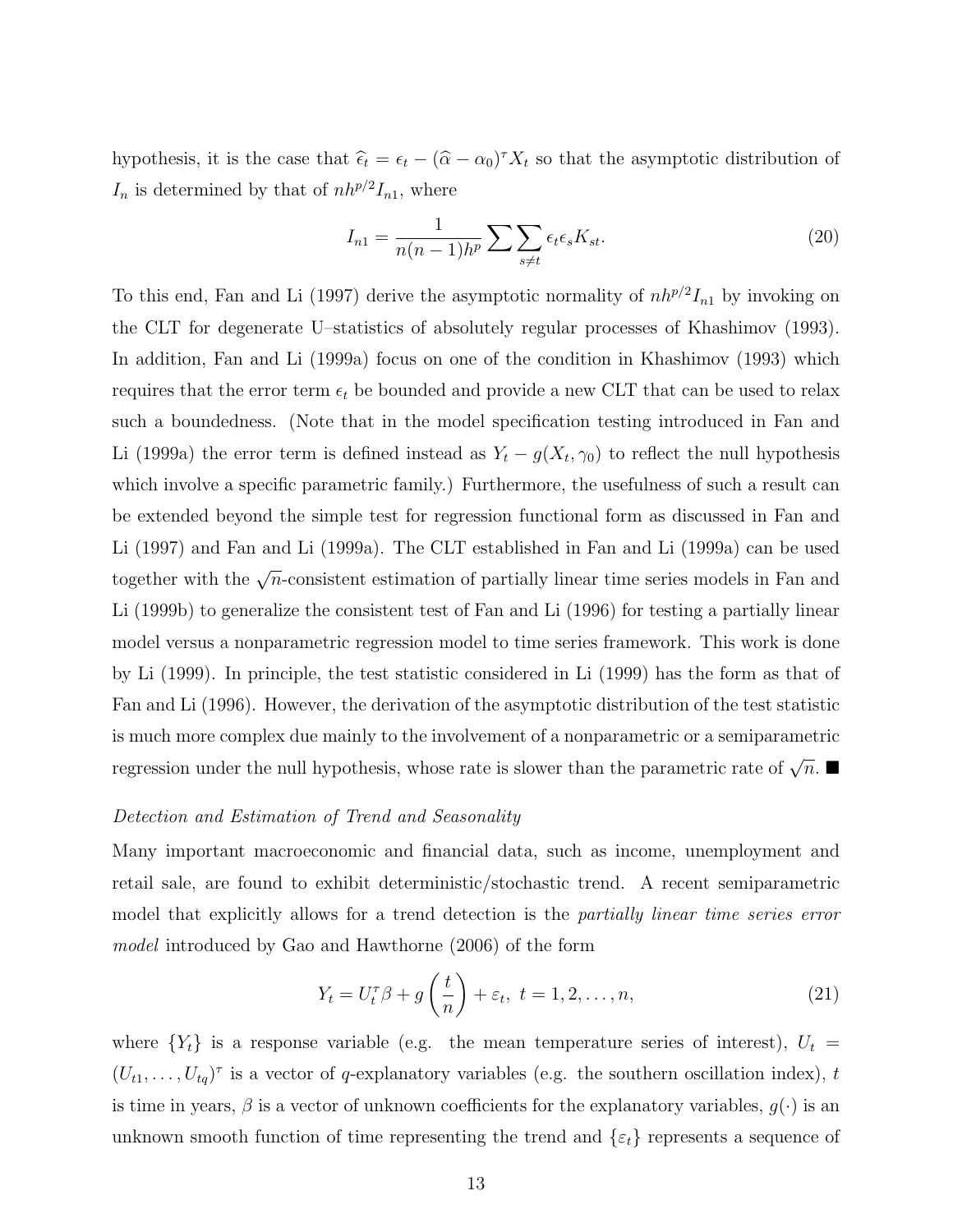stationary time series errors with  $E[e_t] = 0$  and  $0 < \text{var}[e_t] = \sigma^2 < \infty$ . In order to estimate the model, Gao and Hawthorne (2006) introduce an estimation procedure, which is closely similar to that of the above partially linear time series model, i.e. (i) Compute an estimate of  $g(\cdot)$  for a given  $\beta$ , i.e. similarly to the second term of (15) above; (ii) Compute the least square estimate of  $\beta$  using  $Y_t - U_t^{\tau} \beta = g\left(\frac{t}{n}\right)$  $(\frac{t}{n}) + \varepsilon_t$ ; (iii) Compute the new estimate of  $g(\cdot)$ based on that of  $\beta$  estimated in the previous step. Gao and Hawthorne (2006) also consider an alternative case by which  $\{\varepsilon_t\}$  is allowed to be  $I(1)$ . That is to say that  $\{\varepsilon_t\}$  itself may be nonstationary, but its differences  $\delta_t = \varepsilon_t - \varepsilon_{t-1}$  are assumed to be stationary. In this case, we need only to consider the first differenced version of (21) of the form

$$
V_t = W_t^{\tau} \beta + m\left(\frac{t}{n}\right) + \delta_t, \ t = 1, 2, \dots, n,
$$
\n(22)

where  $V_t = Y_t - Y_{t-1}$ ,  $W_t = U_t - U_{t-1}$ , and  $m\left(\frac{t}{n}\right)$  $(\frac{t}{n})=g\left(\frac{t}{n}\right)$  $\frac{t}{n}$ ) –  $g\left(\frac{t-1}{n}\right)$  $\frac{-1}{n}$ ).

Such models enable a study of an important question in practice that is whether a linear trend is able to adequately approximates the behaviour of the series in question. Using the model in (21), such a question can be written as the hypotheses

$$
H_0: g\left(\frac{t}{n}\right) = \alpha_0 + \gamma_0 t \quad \text{versus} \quad H_1: g\left(\frac{t}{n}\right) \neq \alpha_0 + \gamma_0 t \tag{23}
$$

for some  $\theta_0 = (\alpha_0, \gamma_0) \in \Theta$  and all  $\theta = (\alpha, \gamma) \in \Theta$ , where  $\Theta$  is a parameter space in  $R^2$ . This issue is coherent with the general interest in statistics and econometrics which involves nonparametric specification testing for linearity.

To this end, Horowitz and Spokoiny (2001) establish an adaptive test for the nonparametric mean function of a fixed–design regression model versus a parametric counterpart. Inspired by Horowitz and Spokoiny (2001), Gao and Hawthorne (2006) propose a novel test for linearity in the trend function  $g(\cdot)$  under such semiparametric settings as in (21) and (22). For each given value of bandwidth h, to test  $H<sub>1</sub>$  Gao and Hawthorne (2006) propose using

$$
L_n(h) = \frac{\sum_{t=1}^n \sum_{s=1, \neq t}^n K\left(\frac{s-t}{nh}\right) \widetilde{\varepsilon}_s \widetilde{\varepsilon}_t}{\widetilde{S}_n},\tag{24}
$$

where  $\widetilde{S}_n^2 = 2 \sum_{t=1}^n \sum_{s=1}^n K^2 \left(\frac{s-t}{nh}\right) \widetilde{\epsilon}_s^2 \widetilde{\epsilon}_t^2$ ,  $\widetilde{\epsilon}_t = Y_t - U_t^{\tau} \widetilde{\beta} - f(t, \widetilde{\theta})$  in which  $f(t, \widetilde{\theta})$  is the leastsquares estimate of  $f(t, \theta_0)$ .

In order to perform a nonparametric kernel testing such as this, bandwidth selection can be crucial and may significantly affect the outcome of the test. A novel idea about a testing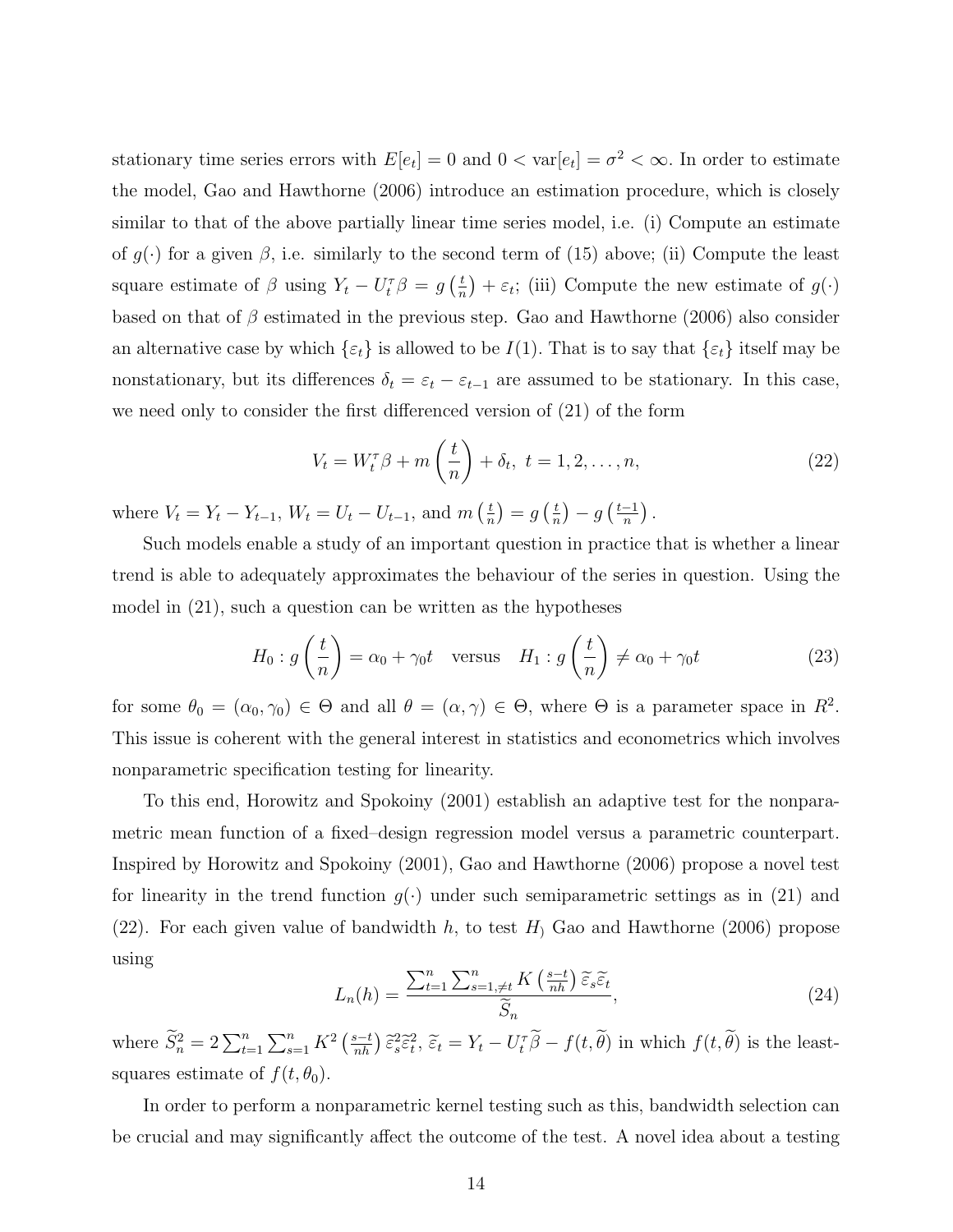procedure in Gao and Hawthorne (2006) is the use of a maximized version of the test such that

$$
L^* = \max_{h \in H_n} L_n(h). \tag{25}
$$

The main theoretical results of the paper show the consistency such test statistics; see also Gao and King (2004); Gao and Gijbels (2008); Saart and Gao (2012) for related works on nonparametric kernel testing and bandwidth selection.

More recently, there is a development of a new semiparametric partially linear time series model by Chen et al. (2011). Although such a model does not assist us with the dimensionality reduction problem, the Chen et al. (2011) procedure enables a convenient estimation of the following extended version of the partially linear time series model

$$
Y_t = \beta(U_t, \theta_1) + g(U_t) + \varepsilon_t,\tag{26}
$$

where  $\beta(\cdot,\theta_1)$  is a known link function indexed by an unknown parameter vector  $\theta_1 \in \Theta$  $\mathbb{R}^p$  ( $p \geq 1$ ). An important point to note about the model in (26) is the fact that  $\{U_t\}$  is allowed to be generated by

$$
U_t = H\left(\frac{t}{n}\right) + u_t,\tag{27}
$$

where  $H(t)$  is unknown functions defined on  $\mathbb{R}^d$  and  $\{u_t\}$  is a sequence of i.i.d. random errors. In the other words, it allows for the existence of deterministic trend in the regressors. Hence, Chen et al. (2011) study a case by which nonstationarity is allowed and is driven by a deterministic trending component. Regarding the model's estimation procedure, Chen et al. (2011) provide two alternative methods, namely the nonlinear LS (see Gao (1995) and Gao  $(2012)$  for example) and the semiparametric weighted LS estimations (see Härdle et al. (2000) for example). Among these methods, the former firstly estimate  $\theta_1$ , then use such an estimate is used in order to compute that of  $g(\cdot)$ , while the latter is just the opposite. A more important issue; however, is the identifiability and estimability of the model. The following conditions are needed in Chen et al. (2011) in order to ensure that  $\theta_1$  in (26) is identifiable and estimable.

**Assumption 3.** (Assumption A2 of Chen et al. (2011)) (i)  $\beta(U_t, \theta)$  is twice differentiable with respect to  $\theta$ , and both  $g(\cdot)$  and  $H(\cdot)$  are continuous. (ii) Denoting the partial derivative of  $\beta(U_t, \theta)$  with respect to  $\theta$  by  $\dot{\beta}(U_t, \theta)$ , then

$$
\Gamma(\theta) := \int_0^1 \left\{ \int g(v)\dot{\beta}(v,\theta)p_u(v - H(r))dv \right\} dr = 0
$$
\n(28)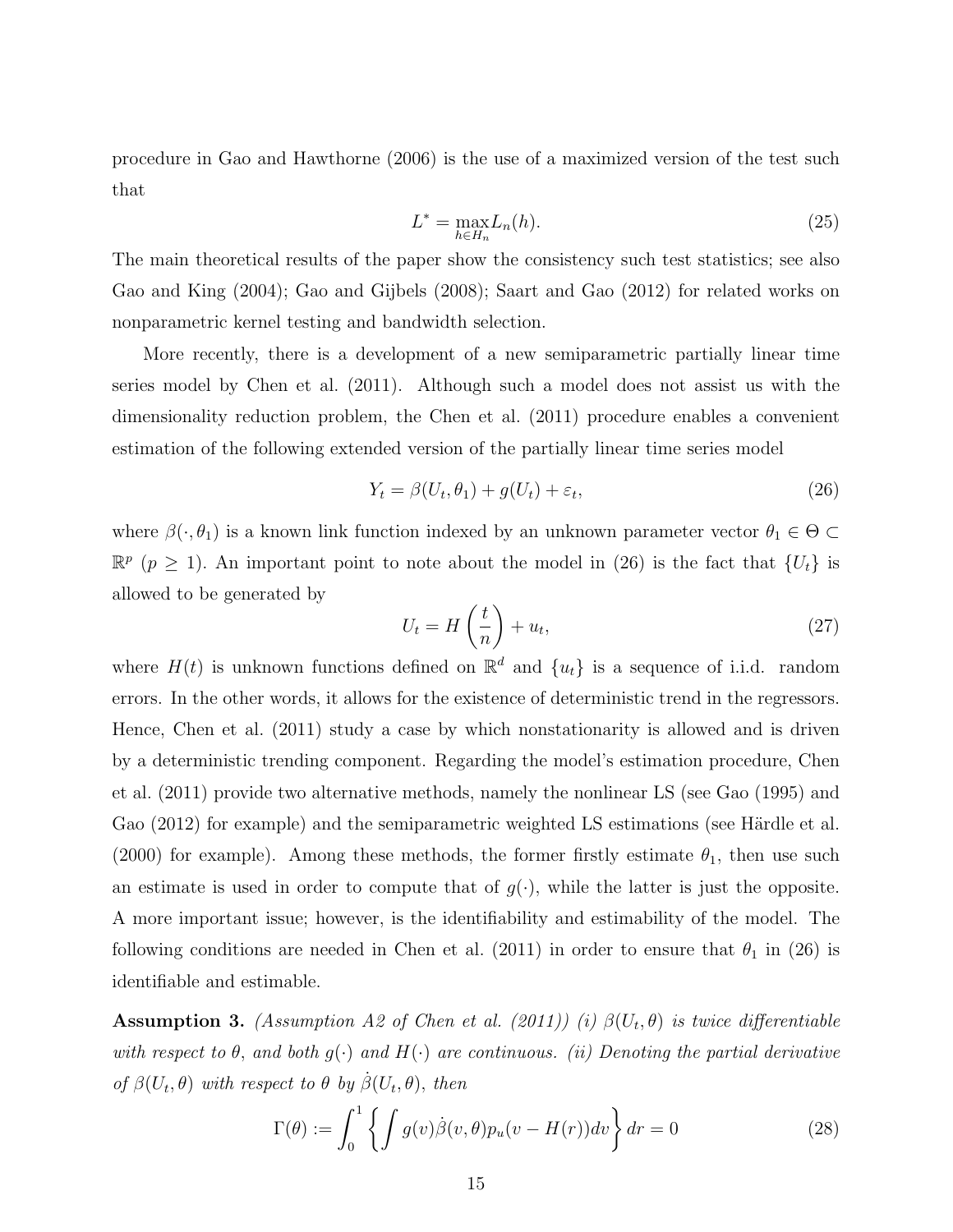for all  $\theta \in \Theta$  and

$$
\int_0^1 \left\{ \int [\beta(v,\theta_1) - \beta(v,\theta)] \dot{\beta}(v,\theta) p_u(v - H(r)) dv \right\} dr \neq 0
$$
 (29)

uniformly in  $\theta \in \Theta(\delta) = {\theta : ||\theta - \theta_1|| \leq \delta}$  for any  $\delta > 0$ .

## Nonstationary Time Series Models

Before discussing the recent development of semiparametric nonstationary time series models, it is useful to note the following mathematical approaches which have been established as tools to deriving an asymptotic theory for nonparametric estimation of univariate models of nonstationary data.

- Firstly, it is the "Markov splitting technique" used in; for example, Karlsen and Tjostheim (2001) and Karlsen et al. (2007) in order to model univariate time series with a null–recurrent structure.
- Secondly, it is the "local-time methods" developed by Phillips (2009) and Wang and Phillips (2011) used in order to derive an asymptotic theory for nonparametric estimation of univariate models with integrated time series.

In addition, there is an alternative model that is closely related to (26), which is discussed in Gao (2012). Unfortunately, due to the unavailability of the asymptotic results, the study focuses only on the case by which  $p = 1$ . The Gao's (2012) model can be obtained simply by replacing the parametric component with  $x_t\beta$  and the nonparametric component with  $g(x_t)$ whereby the regressor is defined as in the assumption below.

Assumption 4. (Assumption 3.2(i) of Gao (2012)) Let  $x_t = x_{t-1} + u_t$  with  $x_0 = 0$  and  $u_t = \sum_{i=0}^{\infty} \psi_i \eta_{t-i}$ , where  $\{\eta_t\}$  is a sequence of independent and identically distributed random errors, and  $\{\psi_i : i \geq 0\}$  is a sequence of real numbers such that  $\sum_{i=0}^{\infty} i^2 |\psi_i| < \infty$  and  $\sum_{i=0}^{\infty} \psi_i \neq 0.$ 

The required smallness conditions on  $g(\cdot)$  are provided for two cases; namely stationary and nonstationary regressors. While those of the stationary regressors are discussed in details in our discussion of the semi–linear time series model, those of the nonstationary regressor case are the following: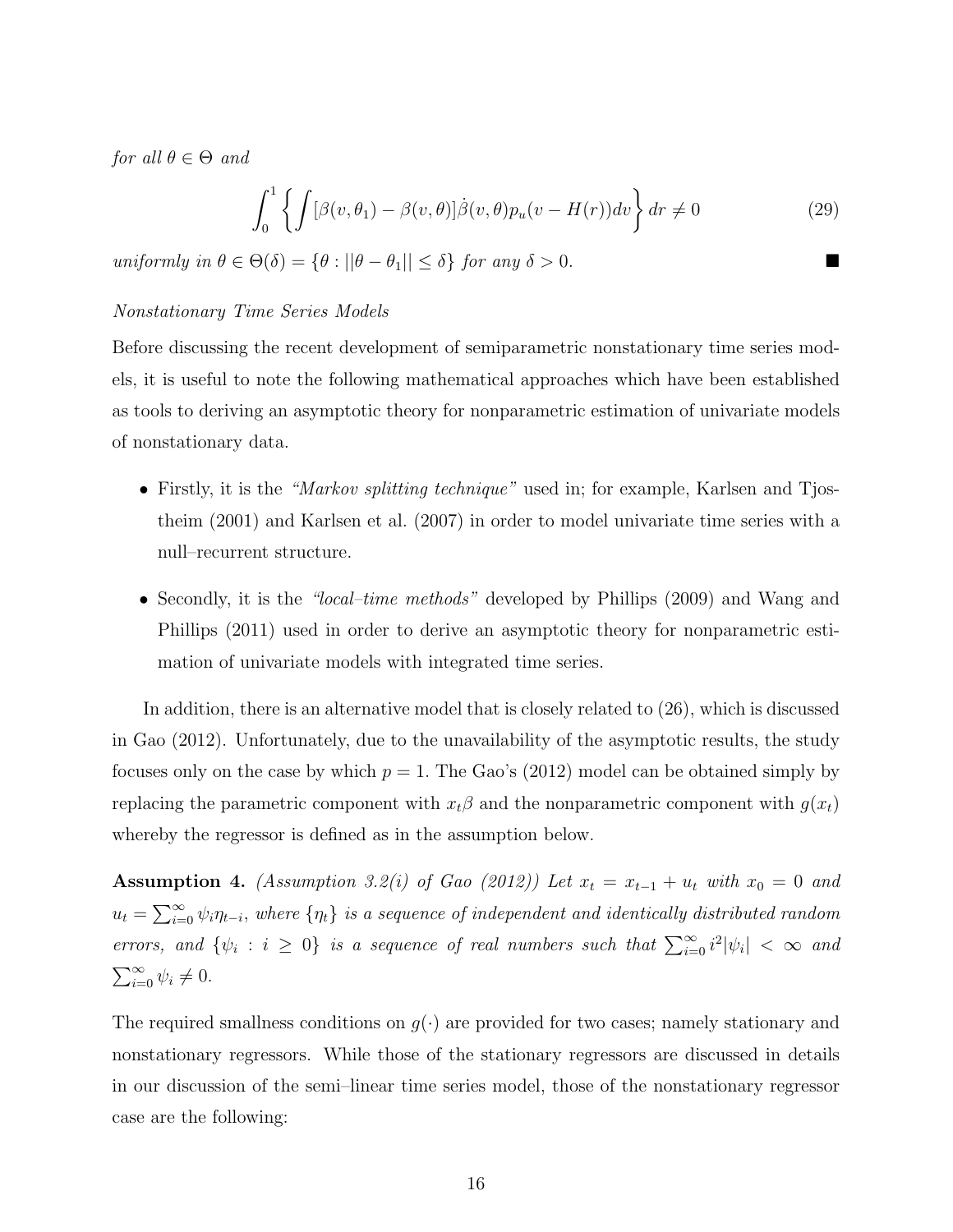**Assumption 5.** (Assumption 3.1 of Gao (2012)) (i) Let  $g(\cdot)$  be a real function on  $\mathbb{R}^1$  =  $(-\infty,\infty)$  such that  $\int |x|^i|g(x)|^i dx < \infty$  for  $i = 1, 2$ , and  $\int xg(x)dx \neq 0$ ; (ii) In addition, let  $g(\cdot)$  satisfy  $\int \left| \int e^{ixy}yg(y)dy \right| dx < \infty$  when  $\int xg(x)dx = 0$ .

An important point to note about these assumptions is the fact that both exclude the case where  $g(x)$  is a simple linear function of x.

Furthermore, since  $\{x_t\}$  is nonstationary, the parameter  $\beta$  is identifiable and chosen such that  $\frac{1}{n} \sum_{t=1}^{n} [y_t - x_t \beta]^2$  is minimized over  $\beta$  leading to

$$
\widehat{\beta} = \left(\sum_{t=1}^{n} x_t^2\right)^{-1} \left(\sum_{t=1}^{n} x_t y_t\right),\tag{30}
$$

which is closely related to that of (15). Although the detail is discussed in the paper, here we note that in order to establish an asymptotic distribution for  $\widehat{\beta}$  it is expected to show that as  $n \to \infty$   $\frac{1}{n} \sum_{t=1}^{n} x_t g(x_t) \to_P 0$ . Regarding the case of a nonstationary regressor,  $\int x g(x) dx$ "may" or "may not" be zero. The asymptotic distribution of the estimators, namely the ordinary least squares estimator of the unknown parameter  $\beta$  and the nonparametric estimator of  $g(\cdot)$ , in these cases are derived based very much on Theorem 2.1 of the above–mentioned studies by Wang and Phillips (2009a), and Wang and Phillips (2011); see also the discussion on an asymptotic study for nonstationarity in a semiparametric autoregressive model below.  $\blacksquare$ 

#### Semiparametric Estimation in Multivariate Nonstationary Time Series Models

In the case of independent and stationary time series data, semiparametric methods have been shown to be particularly useful in modelling economic data in a way that retains generality where it is most needed while reducing dimensionality problems. Gao and Phillips (2012) seeks to pursue these advantages in a wider context that allows for nonstationarities and endogeneities within a vector semiparametric regression model. In their study, the time series  $\{Y_t, X_t, V_t\}$ :  $1 \leq t \leq n\}$  are assumed to be modeled in a system of multivariate nonstationary time series models of the form

$$
Y_t = AX_t + g(V_t) + e_t \tag{31}
$$

$$
X_t = H(V_t) + U_t \t= 1, 2, \ldots, n,
$$

$$
E[e_t|V_t] = E[e_t] = 0 \text{ and } \tag{32}
$$

$$
E[U_t|V_t] = 0,\t\t(33)
$$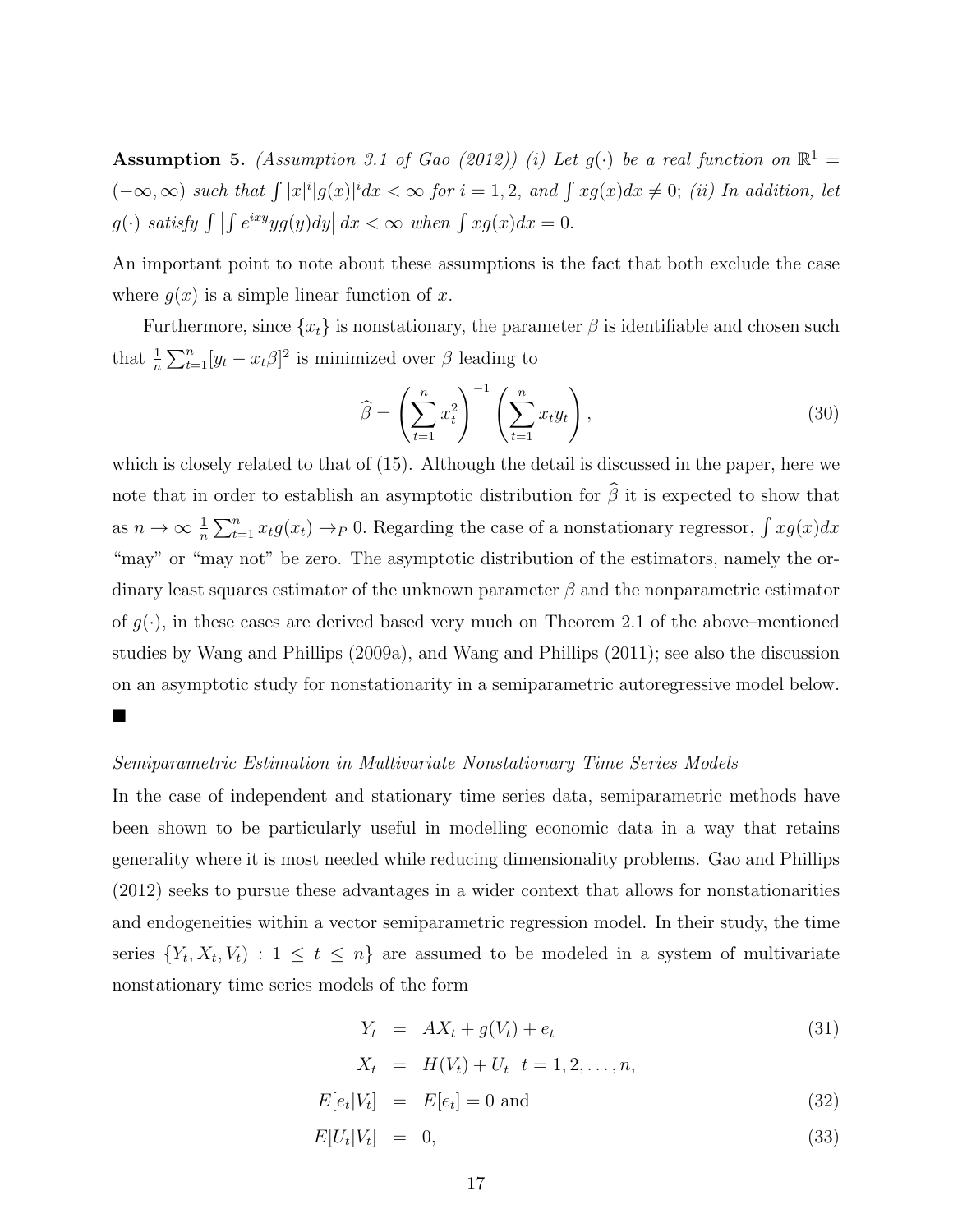where *n* is the sample size, *A* is a  $p \times d$ -matrix of unknown parameters,  $Y_t = (y_{t1}, \ldots, y_{tp})^{\tau}$ ,  $X_t = (x_{t1}, \ldots, x_{td})^{\tau}$  and  $V_t$  is a sequence of univariate integrated time series regressors,  $g(\cdot) = (g_1(\cdot), \ldots, g_p(\cdot))^{\tau}$  and  $H(\cdot) = (h_1(\cdot), \ldots, h_d(\cdot))^{\tau}$  are all unknown functions and both  $e_t$  and  $U_t$  are vectors of stationary time series. Note that  $\{X_t\}$  cab be stationary only when  ${X<sub>t</sub>}$  and  ${V<sub>t</sub>}$  are independent. The identification condition

$$
E[e_t|V_t] = E[e_t] = 0
$$

in (32) eliminates endogeneity between  $e_t$  and  $V_t$  while retaining *endogeneity between*  $e_t$ and  $X_t$  and potential nonstationarity in both  $X_t$  and  $V_t$ . In this setting, such a condition corresponds to the condition  $E[e_t|V_t, U_t] = E[e_t|U_t]$  that is assumed in Newey et al. (1999) and Su and Ullah (2008) for example. The rational behind (32) is the fact that

$$
E[e_t|V_t] = E(E[e_t|U_t, V_t]|V_t) = E(E[e_t, |U_t]|V_t) = E(E[e_t|U_t]) = E[e_t]
$$

when  $U_t$  is independent of  $V_t$  and  $E[e_t] = 0$ . These conditions are less restrictive than the exogeneity condition between  $e_t$  and  $(X_t, V_t)$  that is common in the literature for the stationary case. The model in (31) corresponds to similar structures that have been used in the independent case; see Su and Ullah (2008) for example. In the study by Gao and Phillips (2012), the model is treated as a vector semiparametric structural model and considers the case where  $X_t$  and  $V_t$  may be vectors of nonstationary regressors and  $X_t$  may be endogenous. The main contribution of the study resides in the derivation of a semiparametric instrumental variable least squares  $(SIV)$  estimate of  $A$ ; and its asymptotic properties, to deal with endogeneity in  $X_t$  and a nonparametric estimator for the function  $g(\cdot)$ . Let us assume that there exists a vector of stationary variables  $\eta_t$  for which

$$
E[U_t\eta_t^{\tau}] \neq 0 \text{ and } E[e_t|\eta_t] = 0.
$$

Then the derivation of the SIV estimate of A is done based on the following expanded version of the system (31)

$$
Y_t = AX_t + g(V_t) + e_t \t= 1, 2, ..., n
$$
\n
$$
X_t = H(V_t) + U_t
$$
\n
$$
Q_t = J(V_t) + \eta_t
$$
\n
$$
E[e_t|V_t] = E[e_t] = 0, E[U_t|V_t] = 0 \text{ and } E[\eta_t|V_t] = 0,
$$
\n(35)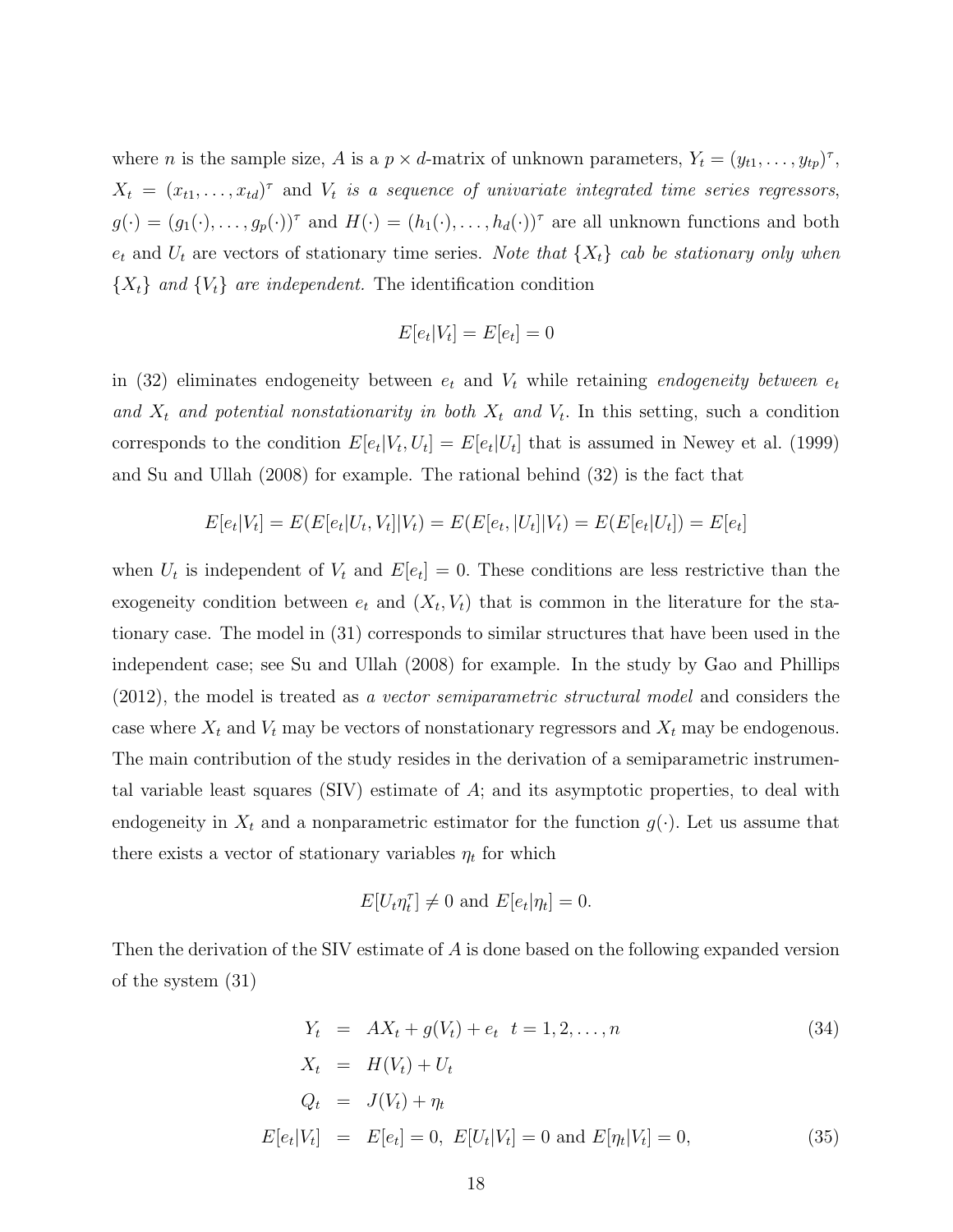where  $Q_t = (q_{t1}, \ldots, q_{td})^{\tau}$  is a vector of possible instrumental variables for  $X_t$  generated by a reduced form equation involving  $V_t$ , and  $I(\cdot) = (J_1(\cdot), \ldots, J_d(\cdot))^{\tau}$  is a vector of unknown functions. The limit theory in this kind of nonstationary semiparametric model depend on the probabilistic structure of the regressors and errors  $e_t$ ,  $U_t$ ,  $\eta_t$  and  $V_t$  as well as the functional forms of  $g(\cdot)$ ,  $H(\cdot)$  and  $J(\cdot)$ . Gao and Phillips (2012) provide a list of conditions required including their detailed explanation in Append A of the paper.

## Semiparametric Models with Generated Regressors

In econometrics, estimation problems with "generated regressors" (or "generated covariates") are rather common. Some particular contexts that we may be facing with such problems are estimation problems with endogeneity, simultaneous equation systems, link function testing with unknown indices, selection bias problems and unobserved variables like missing or data mathching problems; see also Sperlich (2009) for details. Pagan (1984) and Oxley and McAleer (1993) study the generated–regressor problem in the parametric context. Furthermore, Rodríguez-Póo et al. (2005), and Lewbel and Linton (2007) respectively analyze semiparametric simultaneous equation systems and deal with nonparametrically generated regressors when considering homothetically separable functions. However, establishing asymptotic properties of semiparametric models with generated regressors is not a straightforward task and to the best of our knowledge not a significant number of studies in statistic and econometric literature have attempted to do so. An example is a recent work by Mammen et al. (2011), who study a general class of semiparametric optimization estimators of a vector–valued parameter. The main contribution of the paper is a new stochastic expansion that characterizes the influence of generated covariates in the model's nonparametric component on the asymptotic properties of the final estimator. The usefulness of such a new expansion resides in the asymptotic penalty that must be incurred when other methods, for example the Taylor expansion, are employed; see the review of a work by Li and Wooldridge (2002) below for more details.

In addition, there are many examples of time series models that contain generated regressors. For instance the so–called rational expectation model; i.e. a model by which a surprise term represented by the error of a parametric model but not the exogenous variable itself, has an impact on the response variable. Another obvious example is the error correction model (ECM) of Engle and Granger (1987). To this end, Li and Wooldridge (2002)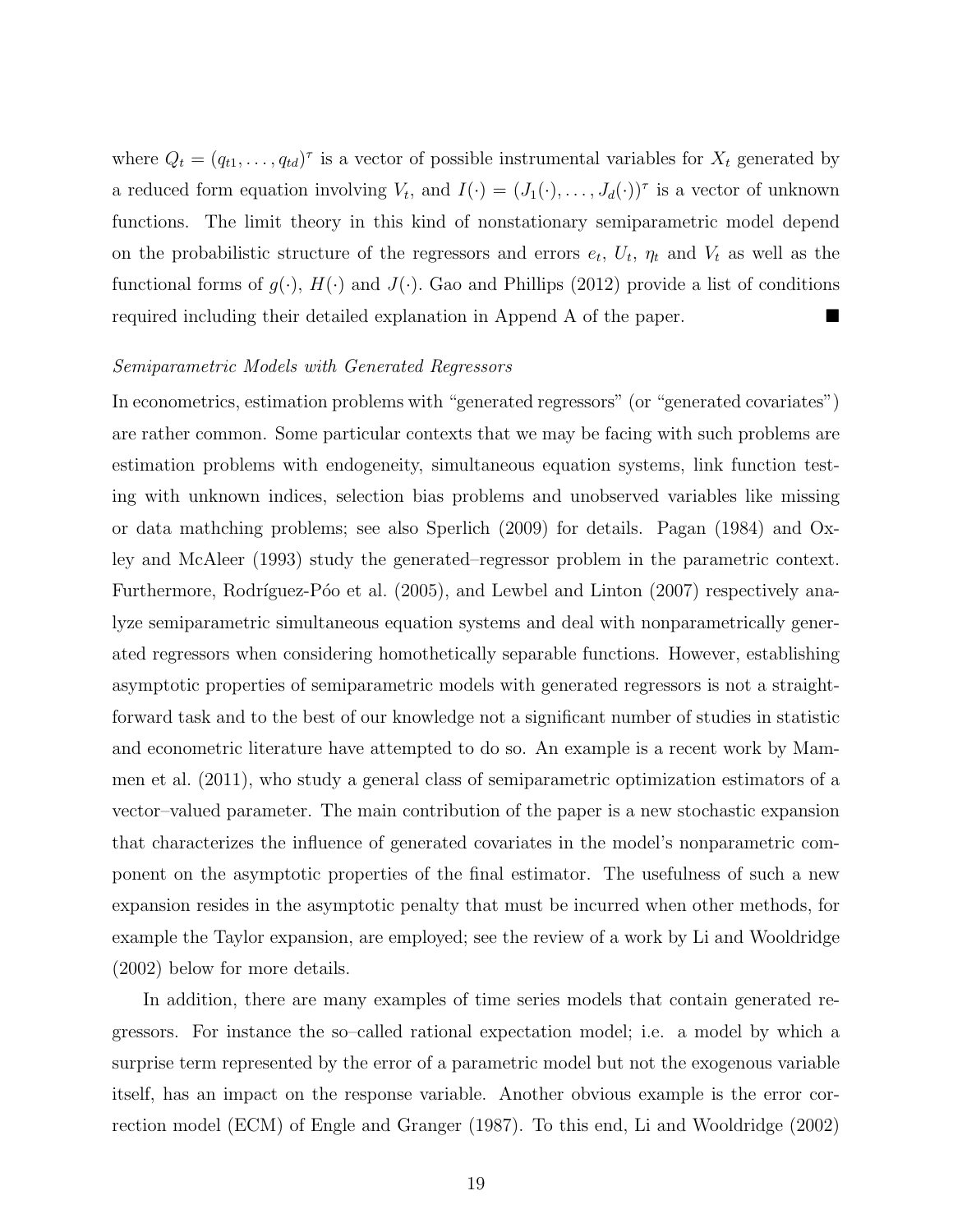introduce an alternative formulation of the semiparametric partially linear model. By letting  $W_t = \{Y_t, U_t^{\tau}, S_t, Z_t^{\tau}\}\$ be a stationary and absolutely regular process; see Section 2 of the paper for detials, the Li and Wooldridge's (2002) model can be written as

$$
Y_t = U_t^{\tau} \beta + g(\eta_t) + \varepsilon_t \tag{36}
$$

with  $\eta_t = S_t - Z_t^{\tau} \alpha$  such that  $E(\varepsilon_t | U_t, Z_t, \eta_t) = 0$  and  $E(\eta_t | U_t, Z_t) = 0$ , where  $U_t$  is  $p \times 1$ ,  $Z_t$  is  $q \times 1$ ,  $Y_t$  and  $S_t$  are scalars,  $\beta$  and  $\alpha$  are vectors of unknown parameters, and  $g(\cdot)$  is an unknown smooth function. The model can be modified so that nested within it are a nonlinear regression and a Tobit–3 models. Such model and modifications are found to be very useful in practice; see for example Galego and Pereira (2010), and Bachmeier (2002) for some interesting applications.

Overall, the model's estimation procedure is closely similar to that introduced in Robinson (1988), which we discussed earlier. The only exception in this case is the fact that the parametric estimation of  $\eta$  is required in the first step. Hence, the mathematical proof of the √  $\overline{n}$ -consistency of the unknown parameters must rely on an assumption that there exists a √  $\overline{n}$ -consistent estimator of  $\alpha$ . Compared to those in Robinson (1988), Li and Wooldridge (2002) must impose slightly stronger moment and smoothness conditions on the regression, density, and the kernel functions. This is mainly due to the fact that they must use Taylor expansions in their proof to deal with the regressor  $\eta_t$ , which is initially parametrically generated.

A similar problem is also encountered by Saart et al. (2012) in order to develop their so–called semiparametric autoregressive conditional duration (SEMI–ACD) model. In their study, the unobservable regressor is computed semiparametrically based on an iterative estimation algorithm. Saart et al. (2012) first derive the uniform consistency of the estimation algorithm, then use the Taylor expansions together with the uniform convergence rates for kernel estimation with dependent data derived in Hansen (2008) in the proof to deal with the generated regressor.

Let  $Y_t$  denotes the financial duration in question, i.e. the waiting time between two consecutive financial events, associated with the t-th event. Engle and Russell (1998) develop the ACD model by assuming that

$$
Y_t = \psi_t \varepsilon_t,\tag{37}
$$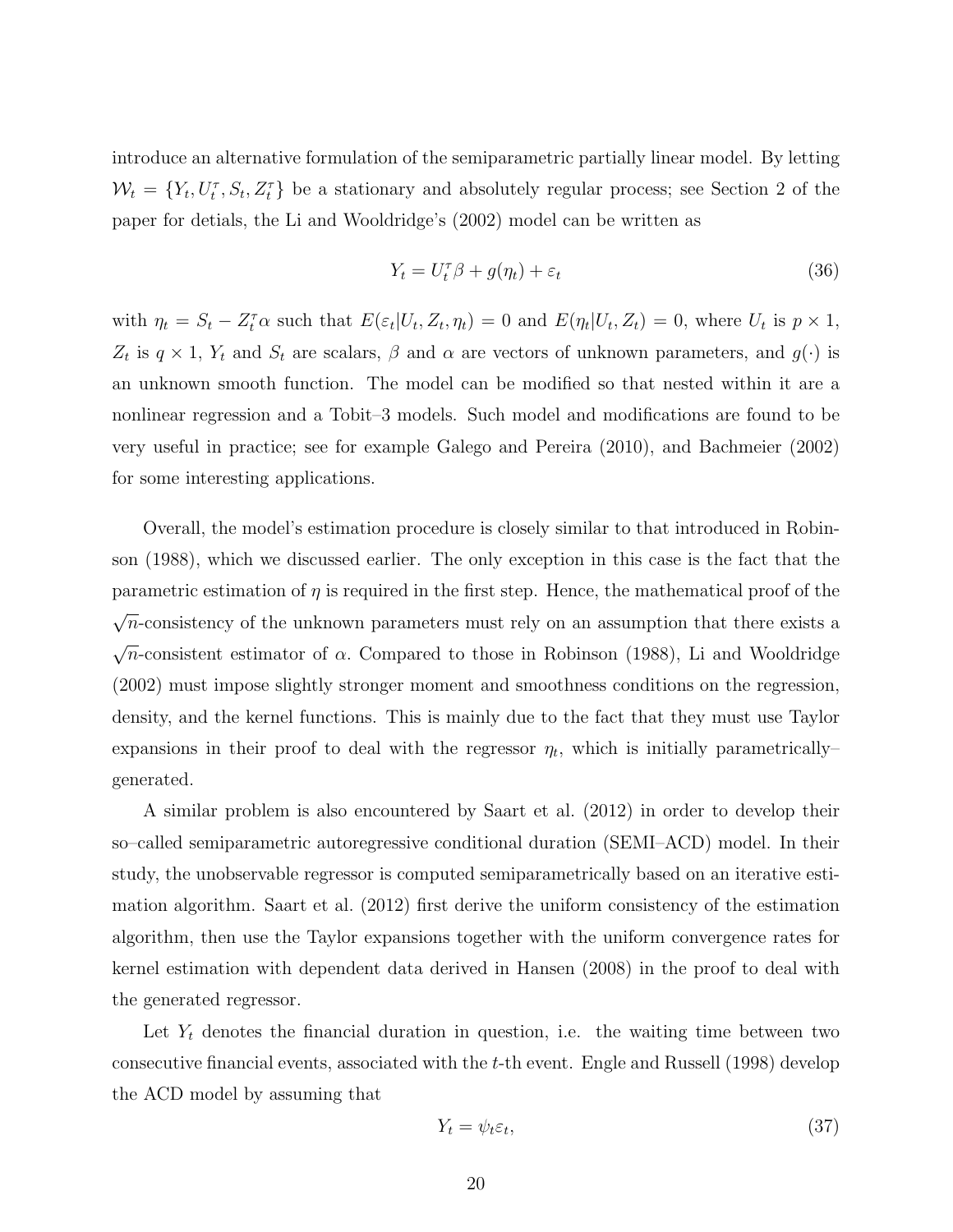where  ${Y<sub>t</sub>}$  is the stationary process of financial durations,  ${\epsilon_i}$  is an independent and identically distributed (i.i.d.) innovation series with non–negative support density  $p(\varepsilon; \phi)$ , in which  $\phi$  is a vector of parameters and

$$
\psi_t \equiv \sum_{j=1}^p \alpha_j Y_{t-j} + \sum_{k=1}^q \beta_k \psi_{t-k}
$$
\n(38)

with  $\{\psi_t\}$  denotes the process of conditional expectation which summarizes the dynamics of the duration process. The ACD model in (37) is considered by many to be too restrictive to take care of the dynamics of the duration process in practice. Furthermore, to estimate the model requires an imposition of a distributional assumption on  $\varepsilon_t$ , a requirement that is not popular in the literature; see Pacurar (2008) for an excellent review of the ACD literature. Saart et al. (2012) attempt to minimize impacts of such issues by introducing SEMI–ACD model such that

$$
\psi_t \equiv \sum_{j=1}^p \gamma_j Y_{t-j} + \sum_{k=1}^q \mathbf{g}_k (\psi_{t-k}), \qquad (39)
$$

where  $\gamma_j$  are unknown parameters and  $\mathbf{g}_k(\cdot)$  are unknown functions on the real line. Even though the above–mentioned distributional assumption is not required to estimate such a semiparametric model, there exists a latency problem which arises due to the fact that the conditional duration  $(\psi)$  is not observable in practice. To estimate the model the authors rely on an iterative estimation algorithm, which is established using a similar idea to the one introduced previously in Bühlmann and McNeil (2002).

For a special case of the model by which  $p = q = 1$ , i.e. the so-called SEMI-ACD(1,1), the algorithm can be summarized as the following:

Step 1: Choose the starting values for the vector of the n conditional durations. Index these values by a zero. Let  $\{\hat{\psi}_{t,0}; 1 \le t \le n\}$  satisfy  $\hat{\psi}_{t,0} = \psi_{t,0}$ . Set  $m = 1$ .

Step 2: Compute  $\widehat{\gamma}_m$  and  $\widehat{g}_{h,m}$ , by regressing  $\{Y_t; 2 \le t \le n\}$  against  $\{Y_{t-1}; 2 \le t \le n\}$ and the estimates of  $\psi$  computed in the previous step, i.e.  $\{\widehat{\psi}_{t-1,m-1}; 2 \leq t \leq n\}.$ 

Step 3: Compute  $\{\hat{\psi}_{t,m}: 2 \leq t \leq n\}$ . Furthermore, use the average of  $\{\hat{\psi}_{t,m}: 2 \leq t \leq n\}$ as a proxy for  $\widehat{\psi}_{1,m},$  which cannot be computed recursively.

Step 4: For  $1 \leq m < m^*$ , where  $m^* = O(\log(n))$  is the (pre–specified) maximum number of iterations, increment m and return to Step 2. At  $m = m^*$ , perform the final estimation to obtain the final estimates of  $\gamma$  and g.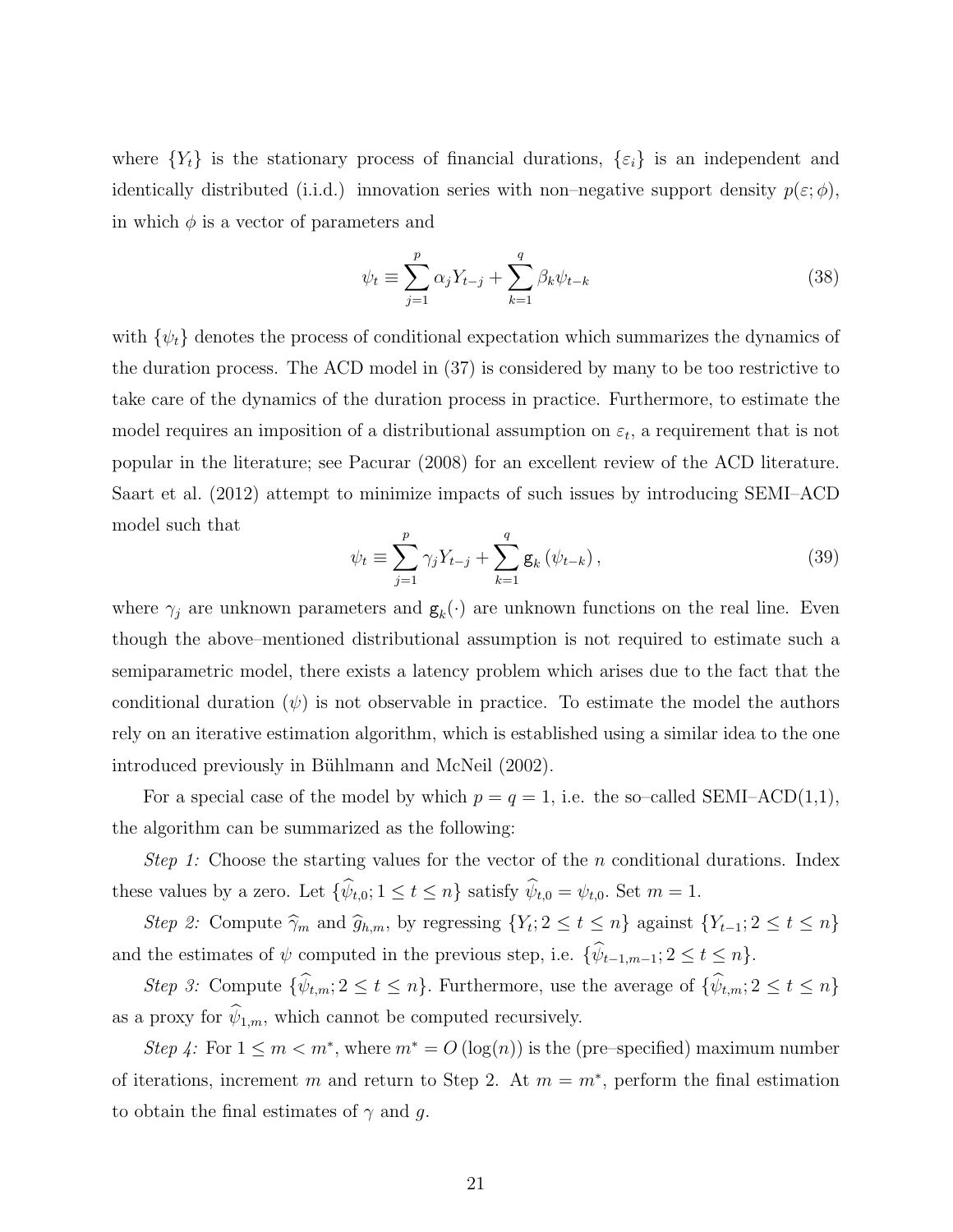Saart et al. (2012) study the asymptotic properties of such a procedure for the SEMI–  $ACD(1,1)$  model by first deriving the consistency of the estimation algorithm, i.e.

$$
\left| \left| \widehat{\Psi}_m - \Psi \right| \right|_{1e} \leq \Delta_{1n}(\widehat{\psi}) \ C_m(G) + G^m \ \Delta_{2n}(\psi), \tag{40}
$$

where  $0 < G < 1$ ,  $\hat{\Psi}_m = (\hat{\psi}_{m+1,m}, \dots, \hat{\psi}_{n,m})^{\tau}$  and  $\Psi = (\psi_{m+1}, \dots, \psi_n)^{\tau}$ . Although details are shown in Theorem 3.1 of the paper, here let us simply note that while the first term on the right side of (40) converges to zero uniformly over all the possible values of the bandwidth, h, at the same rate as the mean squared error of a usual partially linear time series model, the limit of the second term is zero as  $m \to 0$ . Hence,  $m^*$  in this case is selected so that the second term is bounded in probability by the first. Note that the proof of (40) requires the following contraction property on g.

Assumption 6. (Assumption 3.1 of Saart et al. (2012)) Suppose that function g on the real line satisfies the following Lipschitz type condition:

$$
|g(x+\delta) - g(x)| \le \varphi(x)|\delta| \tag{41}
$$

for each given  $x \in S_\omega$ , where  $S_\omega$  is a compact support. Furthermore,  $\varphi(\cdot)$  is a nonnegative measurable function such that with probability one,

$$
\max_{i\geq 1} E\left[\varphi^2(\psi_i) | (\psi_{i-1}, \cdots, \psi_1) \right] \leq G^2; \max_{i\geq 1} E\left[\varphi^2(\psi_{i,m}) | (\psi_{i-1,m-1}, \cdots, \psi_{1,1})\right] \leq G^2 \quad (42)
$$
  
for some  $0 < G < 1$ .

The asymptotic normality of the LS estimator of the unknown parameter is then proved using the Taylor expansions together with the convergence rates for kernel estimation derived in Hansen (2008). Saart et al. (2012) also shows that an extension of the SEMI–ACD(1,1) model to, for example, a SEMI–ACD(p,q) model, where  $q \leq 3$ , is also possible without requiring an additional assumption. This is in the sense that the  $\sqrt{n}$ -asymptotic normality of the concerned estimators still holds provided that  $q \leq 3$ . Such a claim is supported by the results found in Robinson (1988) and Fan and Li (1999b).

An important issue about the construction of both of the parametric ACD and SEMI– ACD models mentioned above is the fact that it is done under the stationarity assumption of the duration process. However, it is well known that intraday financial data often involve strongly some diurnal patterns. Hence, the first step toward the econometric analysis of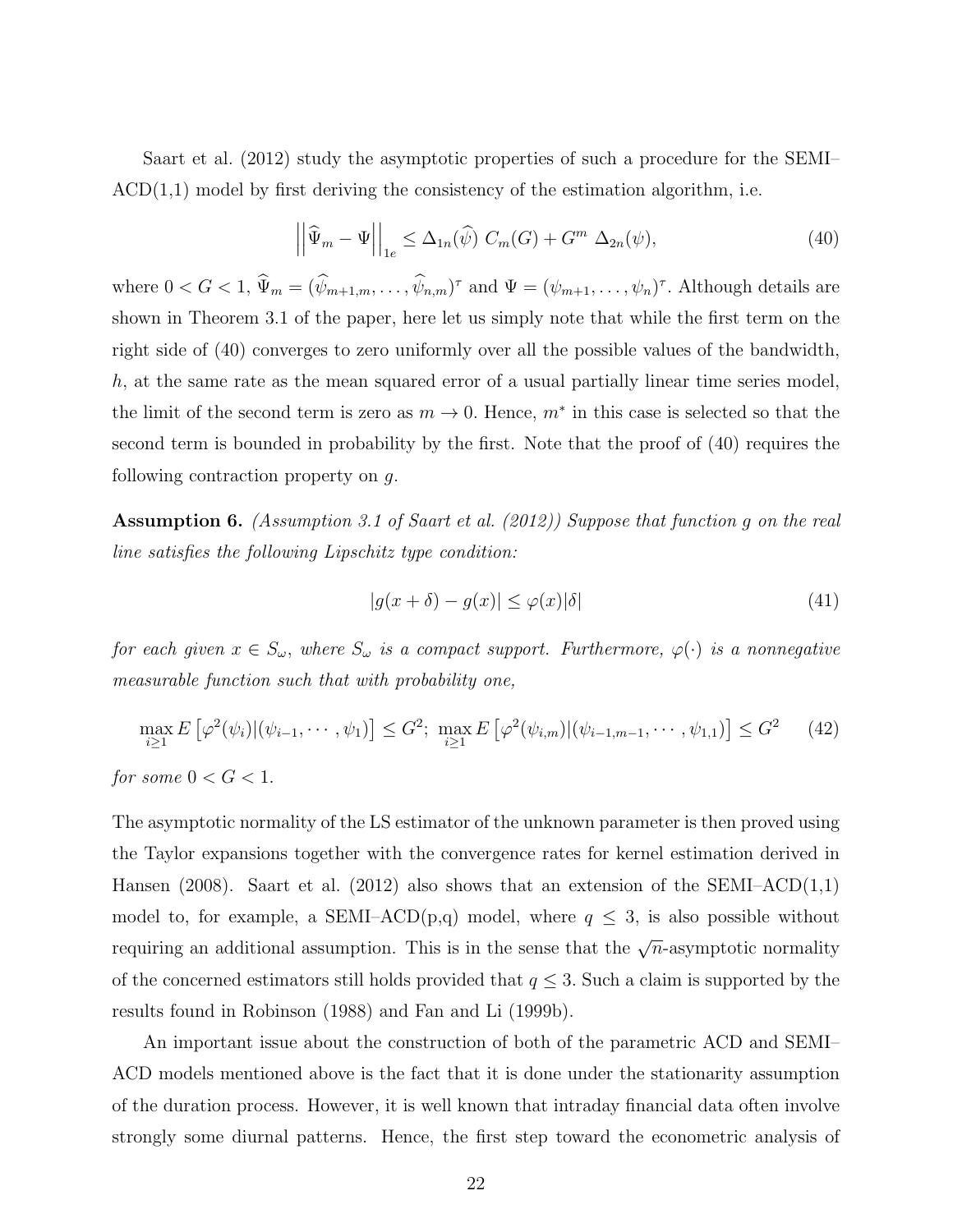financial duration is always to perform a diurnal adjustment. The remaining problems; nonetheless, are other trading patterns; for example the so–called day–of–the–week effects, that are not taken care off. An idea, which is a work in progress, is to use the fact that the extended generalized single–index model in (9) allows a shape–invariant modeling and structural analysis; see Härdle and Marron (1990), and joinly model the regular components and the dynamics of the duration process.

Finally, a close similarity of the ACD to the famous generalized autoregressive conditional heteroskedasticity (GARCH) model suggests that the methods introduced in Saart et al. (2012) can also be used in an establishment of a semiparametric GARCH (SEMI–GARCH) model; see also Bühlmann and McNeil (2002).

## Nonlinear Autoregressive Models

If the observations are allowed to be taken over time, then the above mentioned semiparametric models may give rise to a few well–known nonlinear autoregressive models, which have been discussed in the literature. Firstly, a similar partitioning of  $X_t$  to that of (13) such that  $U_t = (Y_{t-c_1}, Y_{t-c_2}, \ldots, Y_{t-c_p})^{\tau}$  and  $V_t = (Y_{t-d_1}, Y_{t-d_2}, \ldots, Y_{t-d_p})^{\tau}$ , where  $c_i \neq d_j$ for all  $1 \leq i \leq p$  and  $1 \leq j \leq q$ , give rises to the *autoregressive semiparametric partially* linear additive model discussed in Gao and Yee (2000), who have found that the partially linear regression is more appropriate than a completely nonparametric autoregression for some sets of data. Secondly, the *autoregressive single–index* model discussed in Xia et al. (1999) is obtained simply by letting  $X_t = (Y_{t-1}, Y_{t-2}, \ldots, Y_{t-p})^{\tau}$  in (9). Xia et al. (1999) have found, while using the projection pursuit method to investigate the autoregressive relationship between  $Y_t$  and  $X_t$ , where  $Y_t$  = sunspot number in year, some strong empirical evidence in support of such a model. Furthermore, since the statistical insignificance of the nonlinear component signals superiority of a linear model, the model can be tested against linearity; a testing procedure for such a hypothesis is being developed in the meantime and an up to date draft of this work is available from the authors upon request. In addition, a semiparametric autoregressive partially linear counterpart of the Xia et al. (1999) model, i.e. an autoregressive version of (14), is studied by Gao (2012). In this case, the process  $\{Y_t\}$  is stochastically stationary and  $\alpha$ -mixing under the following conditions:

**Assumption 7.** (Assumption 4.1 of Gao (2012)) (i)  $\beta = (\beta_1, \dots, \beta_p)^{\tau}$  satisfy  $Y^p - \beta_1 Y^{p-1} \ldots - \beta_{p-1}Y - \beta_p \neq 0$  for any  $|Y| \geq 1$ ; (ii)  $g(X)$  is bounded on any bounded Borel measurable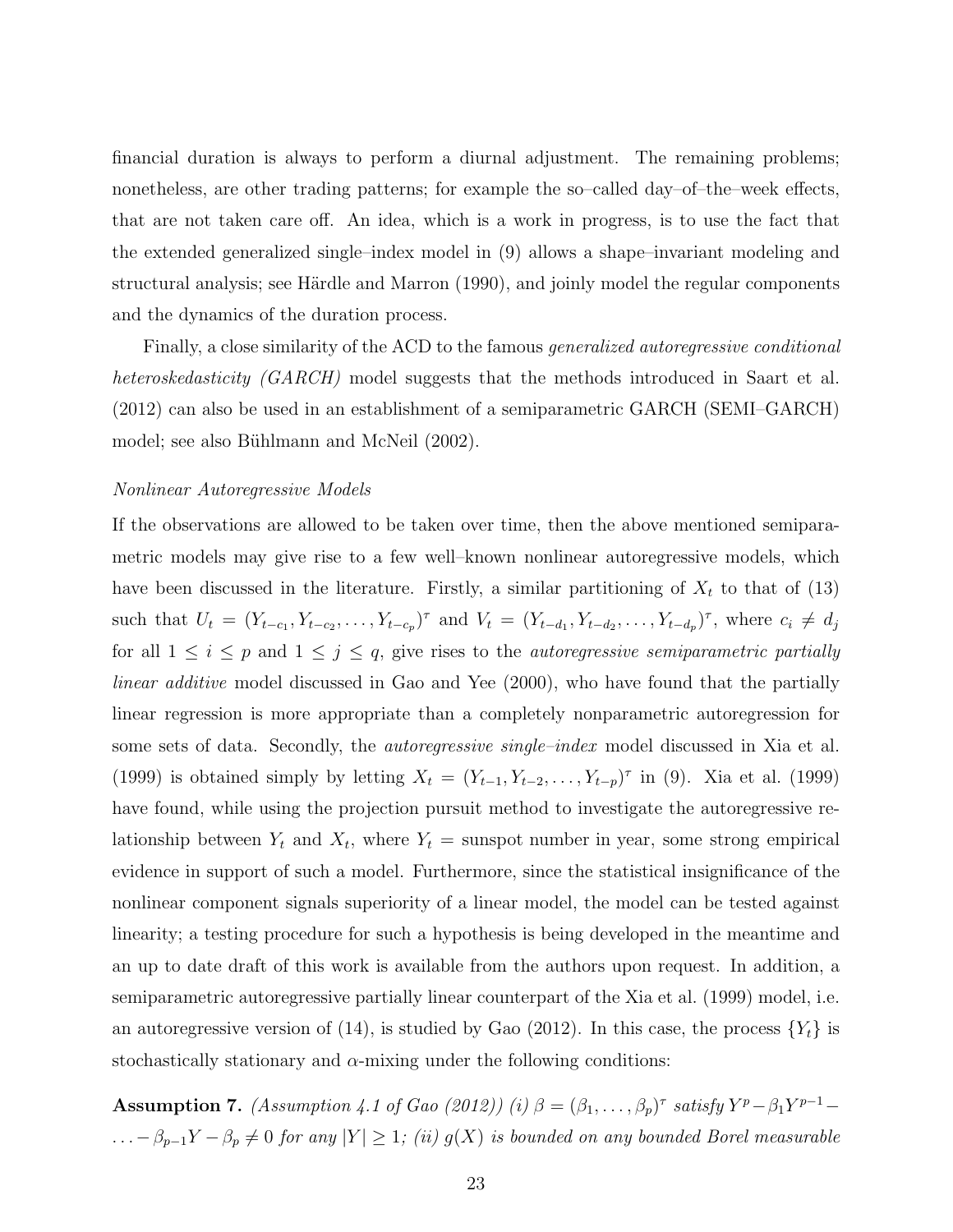set and satisfy  $g(X) = o(||X||)$  as  $||X|| \to \infty$ , where  $||\cdot||$  denotes the conventional Euclidean norm.

Such conditions together with Assumption 2 above suggest that the estimation of  $\beta$  and  $g(\cdot)$ can be done in the same way as that of the semi–linear time series models.

On the contrary, an analysis of the nonstationarity of  ${Y<sub>t</sub>}$  may be done only for the case by which  $d = 1$  since some essential results for such integrated time series are currently available only for nonparametric estimation of univariate models; see Phillips (2009) and Wang and Phillips (2011) for example. Furthermore, such analysis can be quite complicated given that nonstationarity may be driven by either  $\beta = 1$  or  $g(\cdot)$  being too explosive or a mixture of both. To perform such an analysis, Gao (2012) imposes various conditions as listed in his Assumption 4.2 in order to ensure that  ${Y<sub>t</sub>}$  is a  $\lambda$ -null recurrent Markov chain with  $\lambda = \frac{1}{2}$  $\frac{1}{2}$  so that the asymptotic properties in this case can be derived based on the results in Karlsen et al. (2007).

More recently, there has also been an attempt by Gao et al. (2012a) to detect and to estimate a structural change from a nonlinear stationary regime to a linear nonstationary regime using a *semiparametric threshold autoregressive* model, which can be conveniently expressed as

$$
Y_t = g(Y_{t-1})I[Y_{t-1} \in C_{\tau}] + \alpha Y_{t-1}I[Y_{t-1} \in D_{\tau}] + \varepsilon_t
$$
  
= 
$$
\begin{cases} g(Y_{t-1}) + \varepsilon_t & \text{if } Y_{t-1} \in C_{\tau} \\ \alpha Y_{t-1} + \varepsilon_t & \text{if } Y_{t-1} \in D_{\tau}, \end{cases}
$$
(43)

where  $C_{\tau}$  is either a compact subset of  $R^1$  or a set of type  $(-\infty, \tau]$  or  $[\tau, \infty)$ ,  $D_{\tau}$  is the complement of  $C_{\tau}$ ,  $g(x)$  is an unknown and bounded function when  $x \in C_{\tau}$  and  $\alpha = 1$ . It is shown in Lemma 3.1 of the paper that such a special case of the model through which  $\alpha = 1$  is a  $\beta$ -null recurrent Markov Chain process; see also a detailed discussion on a null recurrent process in Karlsen et al. (2007). As the results, the existing asymptotic results for the stationary nonlinear time series models; for instance in Fan and Yao (2003); Gao (2007), are not directly applicable. While Gao et al. (2012a) study the asymptotic behaviour of both a nonparametric estimator of  $g(\cdot)$  and the least square estimator of  $\alpha$ , their mathematical proof relies heavily on a number of general results of the  $\beta$ -null recurrent Markov chains discussed in Karlsen and Tjostheim (2001).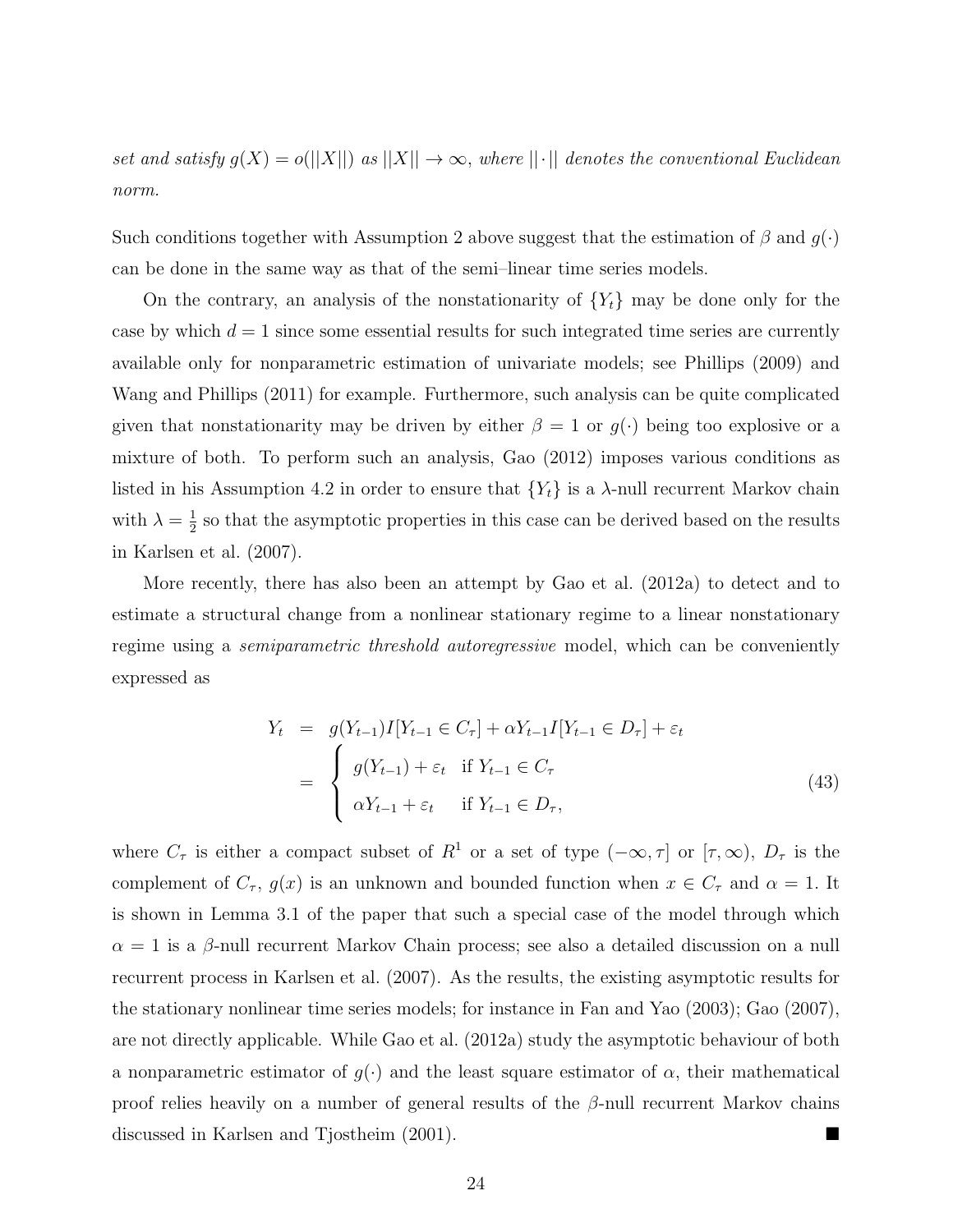## 4. Conclusions

We have seen in literature that theoretical and empirical research in time series analysis may be conducted within a large number of topics. Among these, we personally believe that perhaps nonlinear time series is one of the most studied over the recent years. In order to take into account the nonlinearity in time series regression, nonparametric methods have been very popular both for prediction and characterising nonlinear dependence. However, its usefulness has been significantly dampen due to the so–called curse of dimensionality. Semiparametric time series methods may offer a valuable assistance in dealing with such a problem. However, these models are nonnested and each possesses different sets of strengths and weaknesses. In this paper, we have provided a selective review on various aspects of the three of the most well–known semiparametric time series models in the literature. Furthermore, we have comprehensively discussed their recent extensions and other usefulnesses which are discussed in a more recent literature. We have also focused on a number of important issues, such as, hypothesis testings, nonlinear autoregressive models, semiparametric models with generated regressors, semiparametric estimation in multivariate nonstationary time series models.

#### 5. References

- Ait-Sahalia, Y., 1996. Testing continuous-time models of the spot interest rate. Review of Financial Studies 9 (2), 385–426.
- A¨ıt-Sahalia, Y., 2002. Transition densities for interest rate and other nonlinear diffusions. The Journal of Finance 54 (4), 1361–1395.
- A¨ıt-Sahalia, Y., Lo, A., 2002. Nonparametric estimation of state-price densities implicit in financial asset prices. The Journal of Finance 53 (2), 499–547.
- Bachmeier, L., 2002. Is the term structure nonlinear? a semiparametric investigation. Applied Economics Letters 9 (3), 151–153.
- Bühlmann, P., McNeil, A., 2002. An algorithm for nonparametric GARCH modelling. Computational Statistics & Data Analysis 40, 665–683.
- Carroll, R., Fan, J., Wand, M., 1997. Generalized partially linear single-index models. Journal of the American Statistical Association 92 (438), 477–489.
- Chan, K., 1993. Consistency and limiting distribution of the least squares estimator of a threshold autoregressive model. The Annals of Statistics 21 (1), 520–533.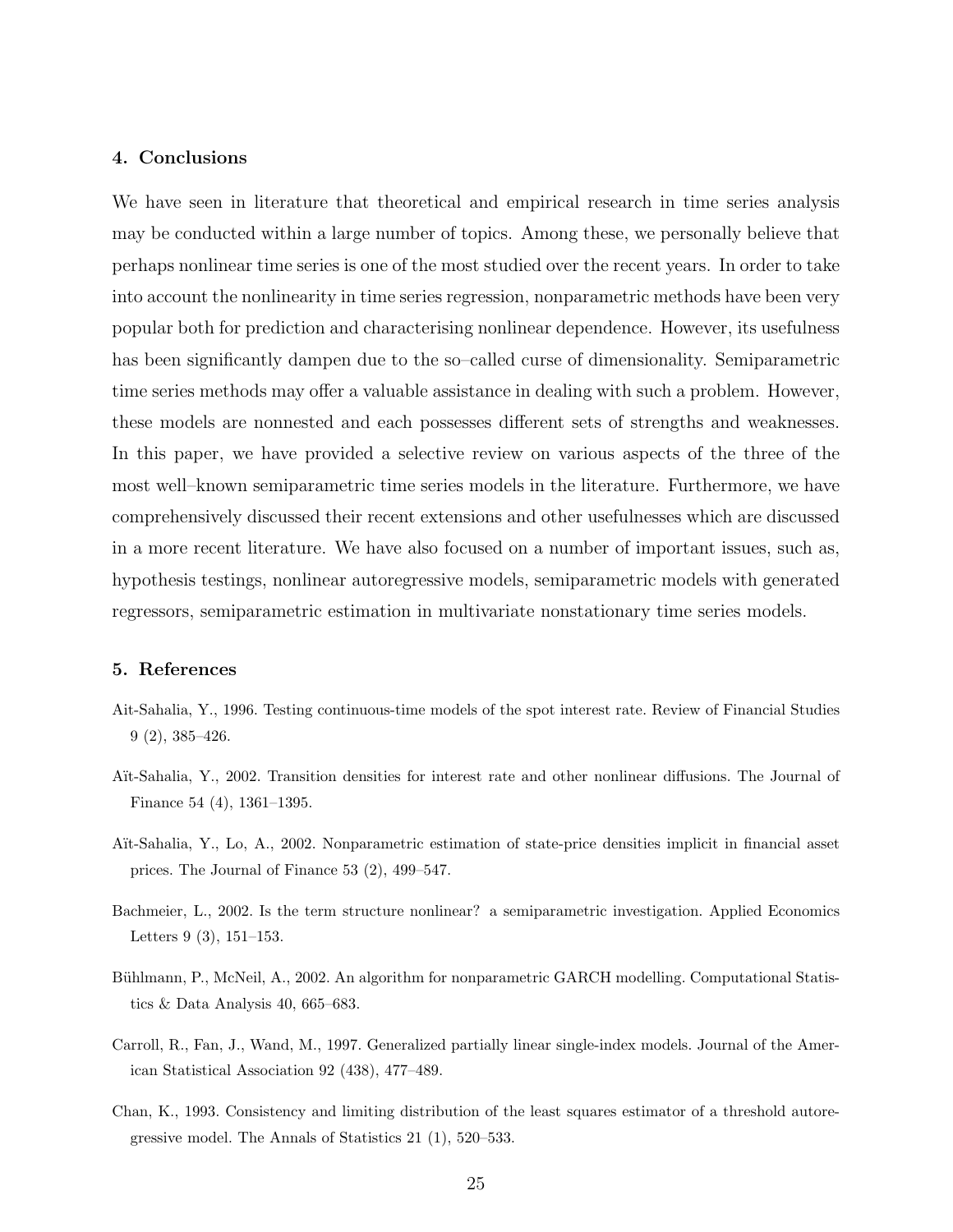- Chan, K., Karolyi, G., Longstaff, F., Sanders, A., 2012. An empirical comparison of alternative models of the short-term interest rate. The Journal of Finance 47 (3), 1209–1227.
- Chen, J., Gao, J., Li, D., 2011. Estimation in semiparametric time series regression. Statistics and Its Interface 4 (4), 243–252.
- Cook, R., 1998. Regression Graphics. Wiley New York:.
- Cox, J., Ingersoll, E., Ross, S. A., 1985. A theory of the term structure of interest rates1. Econometrica 53 (2), 385–407.
- Dufrénot, G., Mignon, V., 2002. Recent developments in nonlinear cointegration with applications to macroeconomics and finance. Springer.
- Engle, R., Granger, C., 1987. Co-integration and error correction: representation, estimation, and testing. Econometrica: journal of the Econometric Society, 251–276.
- Engle, R., Russell, J., 1998. Autoregressive conditional duration: a new model for irregularly spaced transaction data. Econometrica 66, 1127–1162.
- Engle, R. F., Granger, C., Rice, J., Weiss, A., 1986. Semiparametric estimates of the relationship between weather and electricity sales. Journal of the American Statistical Association 81 (394).
- Eubank, R., 1999. Nonparametric regression and spline smoothing. Vol. 157. CRC Press.
- Fan, J., 2005. A selective overview of nonparametric methods in financial econometrics. Statistical Science 20 (4), 317–337.
- Fan, J., Gijbels, I., 1996. Local polynomial modelling and its applications. Chapman & Hall/CRC.
- Fan, J., Härdle, W., Mammen, E., 1998. Direct estimation of low-dimensional components in additive models. The Annals of Statistics 26 (3), 943–971.
- Fan, J., Yao, Q., 2003. Nonlinear time series: Nonparametric and parametric methods. Springer Verlag.
- Fan, J., Yao, Q., Tong, H., 1996. Estimation of conditional densities and sensitivity measures in nonlinear dynamical systems. Biometrika 83 (1), 189–206.
- Fan, Y., Li, Q., 1996. Consistent model specification tests: omitted variables and semiparametric functional forms. Econometrica: Journal of the Econometric Society, 865–890.
- Fan, Y., Li, Q., 1997. A consistent nonparametric test for linearity of ar (p) models. Economics Letters 55 (1), 53–59.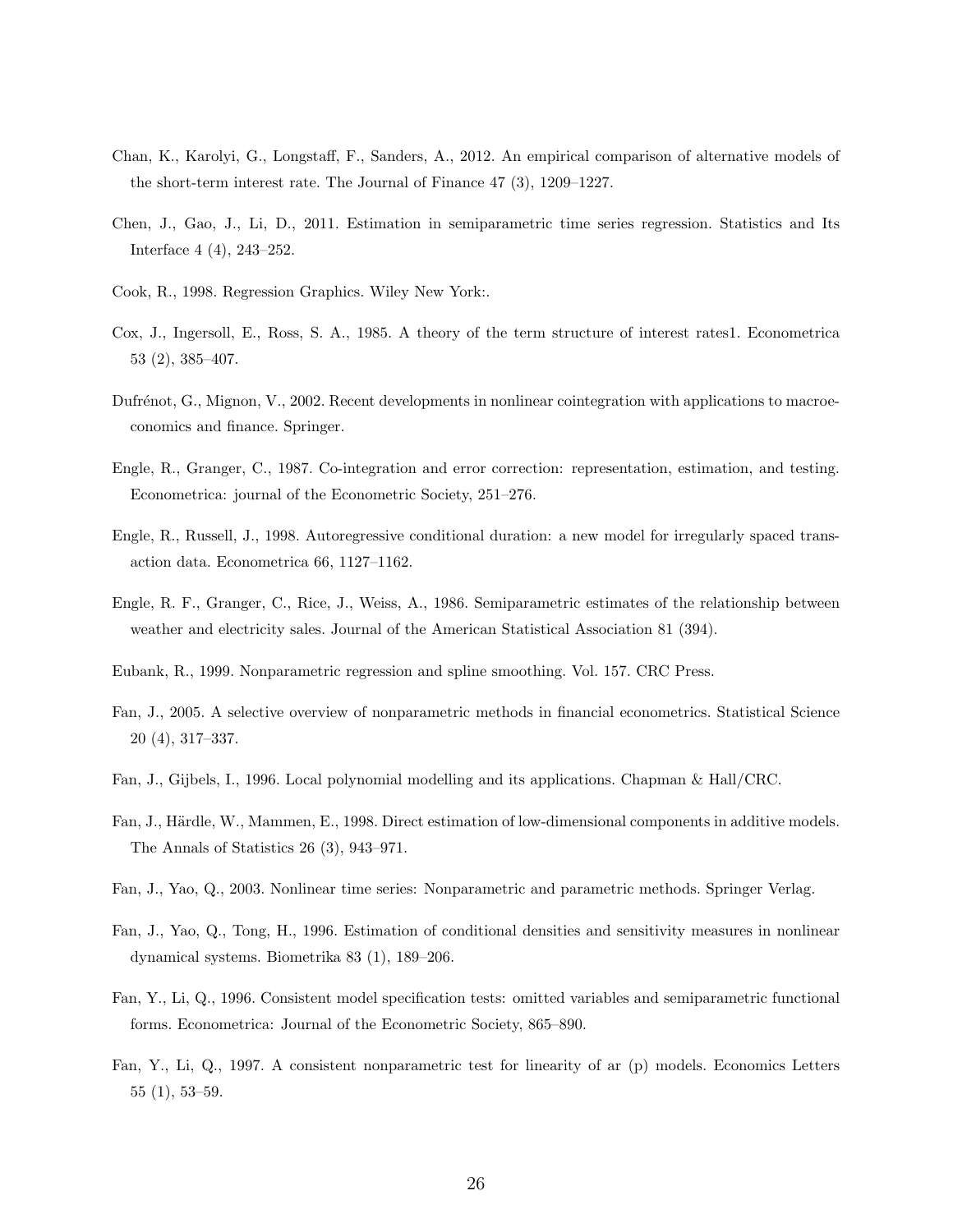- Fan, Y., Li, Q., 1999a. Central limit theorem for degenerate u-statistics of absolutely regular processes with applications to model specification testing. Journal of Nonparametric Statistics 10 (3), 245–271.
- Fan, Y., Li, Q., 1999b. Root-n-consistent estimation of partially linear time series models. Journal of Nonparametric Statistics 11 (1-3), 251–269.
- Fan, Y., Li, Q., 2003. A kernel-based method for estimating additive partially linear models. Statistica Sinica 13 (3), 739–762.
- Fan, Y., Li, Q., Stengos, T., 1995. Root-n-consistent semiparametric regression with conditional heteroscedastic disturbances. Journal of Quantitative Economics 11, 229–140.
- Galego, A., Pereira, J., 2010. Evidence on gender wage discrimination in portugal: Parametric and semiparametric approaches. Review of Income and Wealth 56 (4), 651–666.
- Gao, J., 1995. Parametric test in a partially linear model. Acta Mathematica Scientia (English Edition) 15, 1–10.
- Gao, J., 1998. Semiparametric regression smoothing of non-linear time series. Scandinavian Journal of Statistics 25 (3), 521–539.
- Gao, J., 2007. Nonlinear Time Series: Semiparametric and Nonparametric Methods. Chapman & Hall/CRC, London.
- Gao, J., 2012. Identification, estimation and specification in a class of semi–linear time series models. Monash Econometrics and Business Statistics Working Papers. Available at http://ideas.repec.org/f/pga362.html.
- Gao, J., Gijbels, I., 2008. Bandwidth selection in nonparametric kernel testing. Journal of the American Statistical Association 103 (484), 1584–1594.
- Gao, J., Hawthorne, K., 2006. Semiparametric estimation and testing of the trend of temperature series. Econometrics Journal 9, 332–355.
- Gao, J., King, M. L., 2004. Adaptive testing in continuous-time diffusion models. Econometric Theory 20 (05), 844–882.
- Gao, J., King, M. L., 2012. An improved nonparametric unit–root test. Monash Econometrics and Business Statistics Working Papers 16/12. Available at http://ideas.repec.org/f/pga362.html.
- Gao, J., King, M. L., Lu, Z., Tjøstheim, D., 2009a. Nonparametric specification testing for nonlinear time series with nonstationarity. Econometric Theory 25 (06), 1869–1892.
- Gao, J., King, M. L., Lu, Z., Tjøstheim, D., 2009b. Specification testing in nonlinear and nonstationary time series autoregression. The Annals of Statistics 37 (6B), 3893–3928.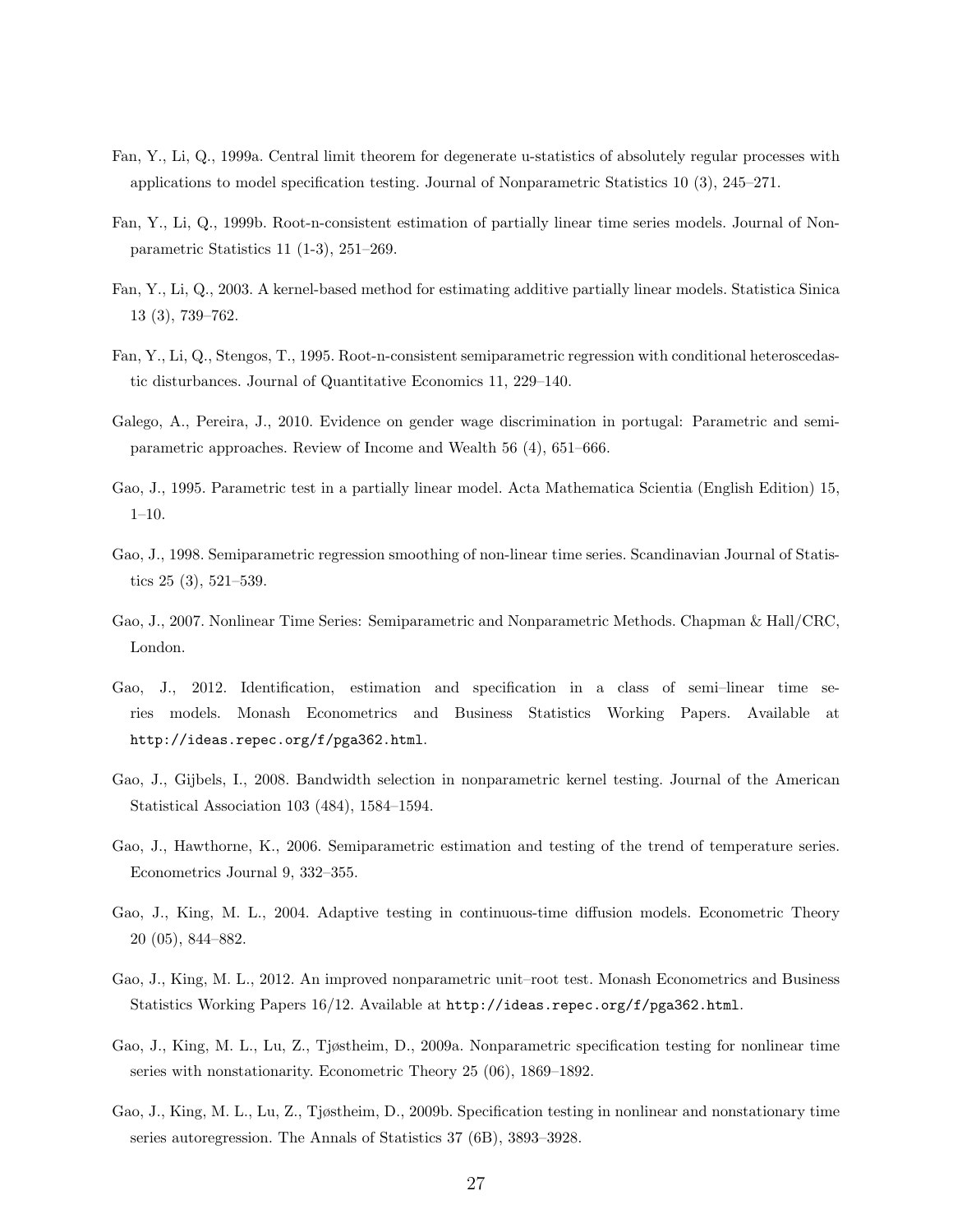- Gao, J., Lu, Z., Tjøstheim, D., 2006. Estimation in semiparametric spatial regression. The Annals of Statistics 34 (3), 1395–1435.
- Gao, J., Phillips, P. C. B., 2012. Semiparametric estimation in multivariate nonstationry time series models. Monash Econometrics and Business Statistics Working Papers. Available at http://ideas.repec.org/f/pga362.html.
- Gao, J., Tjøstheim, D., Yin, J., 2012a. Estimation in autoregressive threshold models with nonstationarity. Journal of Econometrics (in press).
- Gao, J., Tjøstheim, D., Yin, J., 2012b. Model specification between parametric and nonparametric cointegration. Monash Econometrics and Business Statistics Working Papers 18/12. Available at http://ideas.repec.org/f/pga362.html.
- Gao, J., Tong, H., 2004. Semiparametric non-linear time series model selection. Journal of the Royal Statistical Society: Series B (Statistical Methodology) 66 (2), 321–336.
- Gao, J., Yee, T., 2000. Adaptive estimation in partially linear autoregressive models. Canadian Journal of Statistics 28, 571–586.
- Hansen, B., 2008. Uniform convergence rates for kernel estimation with dependent data. Econometric Theory 24, 726–748.
- Härdle, W., Hall, P., Ichimura, H., 1993. Optimal smoothing in single-index models. The annals of Statistics 21 (1), 157–178.
- Härdle, W., Liang, H., Gao, J., 2000. Partially Linear Models. Springer-Verlag, Berlin.
- Härdle, W., Lütkepohl, H., Chen, R., 2007. A review of nonparametric time series analysis. International Statistical Review 65 (1), 49–72.
- Härdle, W., Marron, J., 1990. Semiparametric comparison of regression curves. The Annals of Statistics, 63–89.
- Heckman, N., 1986. Spline smoothing in a partly linear model. Journal of the Royal Statistical Society, Series B 48, 244–248.
- Horowitz, J., 2009. Semiparametric and nonparametric methods in econometrics. Vol. 692. Springer.
- Horowitz, J., Spokoiny, V., 2001. An adaptive, rate-optimal test of a parametric mean-regression model against a nonparametric alternative. Econometrica 69 (3), 599–631.
- Ichimura, H., Lee, L., 1991. Semiparametric least squares estimation of multiple index models: single equation estimation. In: Nonparametric and semiparametric methods in econometrics and statistics: Proceedings of the Fifth International Symposium in Economic Theory and Econometrics. Cambridge. pp. 3–49.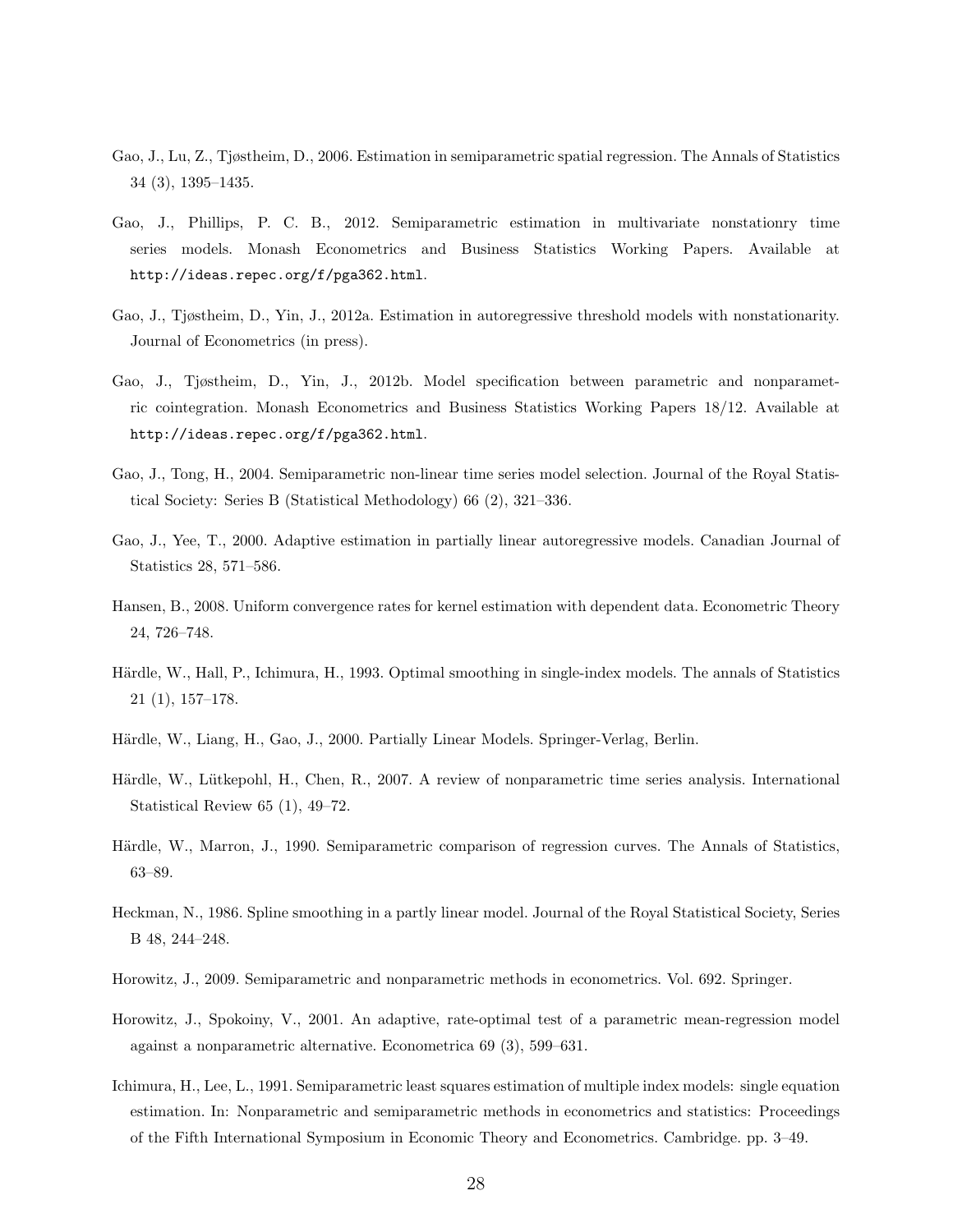- Karlsen, H., Myklebust, T., Tjøstheim, D., 2007. Nonparametric estimation in a nonlinear cointegration type model. The Annals of Statistics 35 (1), 252–299.
- Karlsen, H., Tjostheim, D., 2001. Nonparametric estimation in null recurrent time series. The Annals of Statistics, 372–416.
- Karlsen, H. A., Myklebust, T., Tjøstheim, D., 2010. Nonparametric regression estimation in a null recurrent time series. Journal of Statistical Planning and Inference 140 (12), 3619–3626.
- Khashimov, S., 1993. Limiting behavior of generalized u-statistics of weakly dependent stationary processes. Theory of Probability & Its Applications 37 (1), 148–150.
- Lewbel, A., Linton, O., 2007. Nonparametric matching and efficient estimators of homothetically separable functions. Econometrica 75 (4), 1209–1227.
- Li, K., 1991. Sliced inverse regression for dimension reduction. Journal of the American Statistical Association 86 (414), 316–327.
- Li, Q., 1999. Consistent model specification tests for time series econometric models. Journal of Econometrics 92 (1), 101–147.
- Li, Q., Racine, J., 2011. Nonparametric econometrics: Theory and practice. Princeton University Press.
- Li, Q., Wooldridge, J., 2002. Semiparametric estimation of partially linear models for dependent data with generated regressors. Econometric Theory 18, 625–645.
- Linton, O., Nielsen, J., 1995. A kernel method of estimating structural nonparametric regression based on marginal integration. Biometrika 82, 93–100.
- Mammen, E., Linton, O., Nielsen, J., 1999. The existence and asymptotic properties of a backfitting projection algorithm under weak conditions. The Annals of Statistics 27 (5), 1443–1490.
- Mammen, E., Rothe, C., Schienle, M., 2011. Semiparametric estimation with generated covariates.
- Newey, W., Powell, J., Vella, F., 1999. Nonparametric estimation of triangular simultaneous equations models. Econometrica 67 (3), 565–603.
- Nielsen, J., Linton, O., 1998. An optimization interpretation of integration and back-fitting estimators for separable nonparametric models. Journal of the Royal Statistical Society: Series B (Statistical Methodology) 60 (1), 217–222.
- Oxley, L., McAleer, M., 1993. Econometric issues in macroeconomic models with generated regressors. Journal of Economic Surveys 7 (1), 1–40.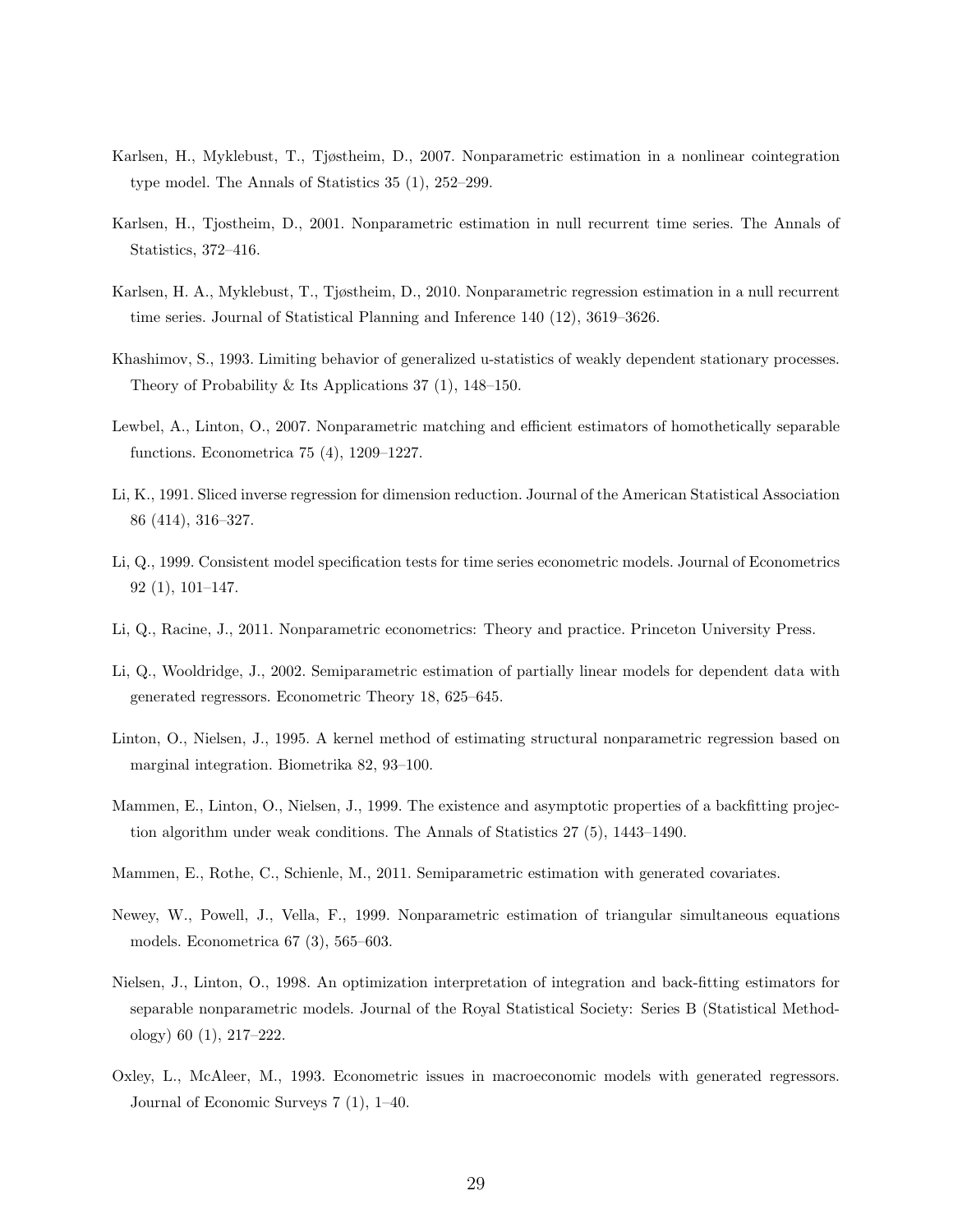- Pacurar, M., 2008. Autoregressive conditional duration models in finance: a survey of the theoretical and empirical literature. Journal of Economic Surveys 22, 711–751.
- Pagan, A., 1984. Econometric issues in the analysis of regressions with generated regressors. International Economic Review 25 (1), 221–247.
- Pagan, A., Ullah, A., 1999. Nonparametric Econometrics. Cambridge University Press, Cambridge.
- Phillips, P., 2009. Local limit theory and spurious nonparametric regression. Econometric Theory 25 (06), 1466–1497.
- Robinson, P., 1988. Root-N-consistent semiparametric regression. Econometrica 56, 931–954.
- Rodríguez-Póo, J., Sperlich, S., Fernández, A., 2005. Semiparametric three-step estimation methods for simultaneous equation systems. Journal of Applied Econometrics 20 (6), 699–721.
- Saart, P. W., Gao, J., 2012. An alternative nonparametric specification test in nonlinear autoregressive conditional duration model. Unpublished Working Paper: Available at SSRN: http://papers.ssrn.com/sol3/papers.cfm?abstract\_id=2130454.
- Saart, P. W., Gao, J., Allen, D., 2012. Semiparametric autoregressive conditional duration model: Theory and practice. Unpublished Working Paper: Available at SSRN: http://papers.ssrn.com/sol3/papers.cfm?abstract\_id=2109200.
- Sperlich, S., 2009. A note on non-parametric estimation with predicted variables. The Econometrics Journal 12 (2), 382–395.
- Su, L., Ullah, A., 2008. Local polynomial estimation of nonparametric simultaneous equations models. Journal of Econometrics 144 (1), 193–218.
- Sun, Y., Li, Q., 2012. Nonparametric and semiparametric estimation and hypothesis testing with nonstationary time series. Working Paper.
- Terasvirta, T., Tjostheim, D., Granger, C., 2011. Modelling nonlinear economic time series. OUP Catalogue.
- Tjøstheim, D., 1994. Nonlinear time series: a selective review. Scandinavian Journal of Statistics 21, 97–130.
- Tong, H., 2001. A personal journey through time series in biometrika. Biometrika 88 (1), 195–218.
- Tong, H., Lim, K., 1980. Threshold autoregression, limit cycles and cyclical data. Journal of the Royal Statistical Society. Series B (Methodological), 245–292.
- Truong, Y., Stone, C., 1994. Semiparametric time series regression. Journal of Time Series Analysis 15 (4), 405–428.